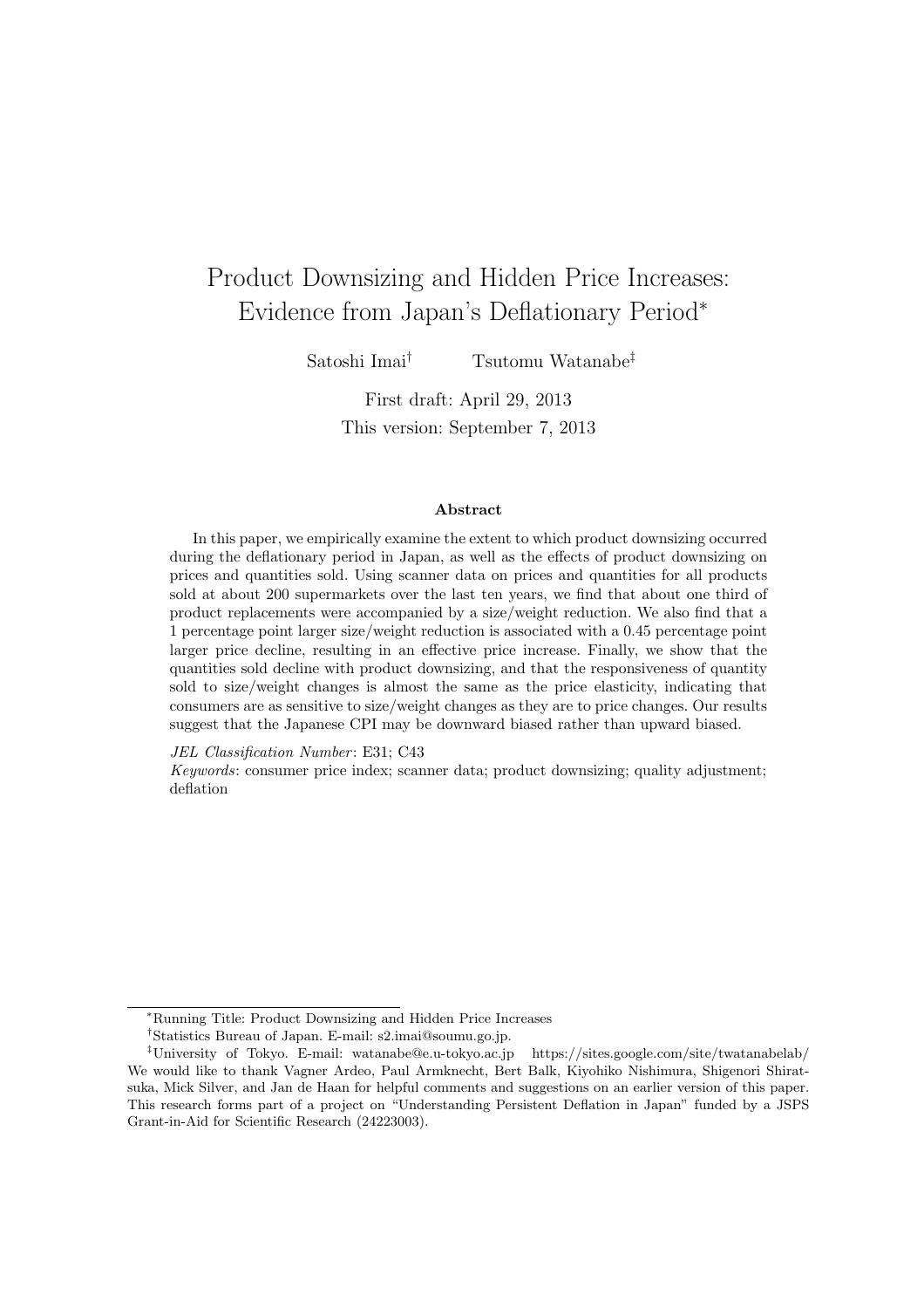### **1 Introduction**

Consumer price inflation in Japan has been below zero since the mid-1990s, clearly indicating the emergence of deflation over the last 15 years. The rate of deflation as measured by the headline consumer price index (CPI) has been around 1 percent annually, which is much smaller than the rates observed in the United States during the Great Depression, indicating that although Japan's deflation is persistent, it is only moderate. It has been argued by researchers and practitioners that at least in the early stages the main cause of deflation was weak aggregate demand, although deflation later accelerated due to pessimistic expectations reflecting firms' and households' view that deflation was not a transitory but a persistent phenomenon and that it would continue for a while.

Given this environment, it is difficult for firms to raise product prices in response to an increase in marginal costs, since they have to fear that they will lose a significant share of their customers if they raise their prices while their competitors do not. One pricing strategy firms can take in this situation is to reduce the size or the weight of a product without changing the price, thereby reducing the effective price.<sup>1</sup> There is considerable evidence for such behavior. For example, according to the Statistics Bureau, which collects information on the size and weight of products to make quality adjustments of prices in the CPI statistics, Meiji Co., Ltd., reduced the weight of its "Meiji Milk Chocolate" from 70 to 65 grams in May 2008, which was followed by further reductions in weight from 65 to 58 grams in October 2009 and from 58 to 55 grams in October 2012. In this case, the weight of a bar of chocolate was reduced by 21 percent over 53 months, so that if the nominal price remained unchanged, this would translate into a per-gram price increase of 27 percent.<sup>2</sup> More recently, Nippon Meat Packers, Inc., announced on May 13, 2013 that they would reduce the weight of ham and sausage products in July without changing factory prices, thereby raising effective prices by 8 percent. This was followed by their competitor, ITOHAM FOODS, Inc., announcing on June 13, 2013 that they would reduce the weight of ham and sausage products by 5 to 15 percent without changing factory prices.<sup>3</sup>

<sup>&</sup>lt;sup>1</sup>Balk (2008) provides some episodes of price setting behavior in the Middle Ages in which prices for daily necessity were fixed by the authorities to maintain social, economic, and political stability. In those periods, producers or merchants reacted to fixed nominal prices by reducing product sizes or weights, thereby raising effective prices.

<sup>2</sup>Other examples of product downsizing reported by the Statistics Bureau include the reduction by Crecer Co., Ltd., of "Kleenex Facial Tissue" in January 2008 from 360 to 320 sheets per box; by Kao Corporation of "Attack" (detergent) in July 2008 from 1.1 to 1.0 kilograms; and by Meiji Co., Ltd., of "Hohoemi" (baby formula) in March 2008 from 930 to 850 grams.

<sup>&</sup>lt;sup>3</sup>Product downsizing has been reported in other countries as well. See, for example, Gourville and Koehler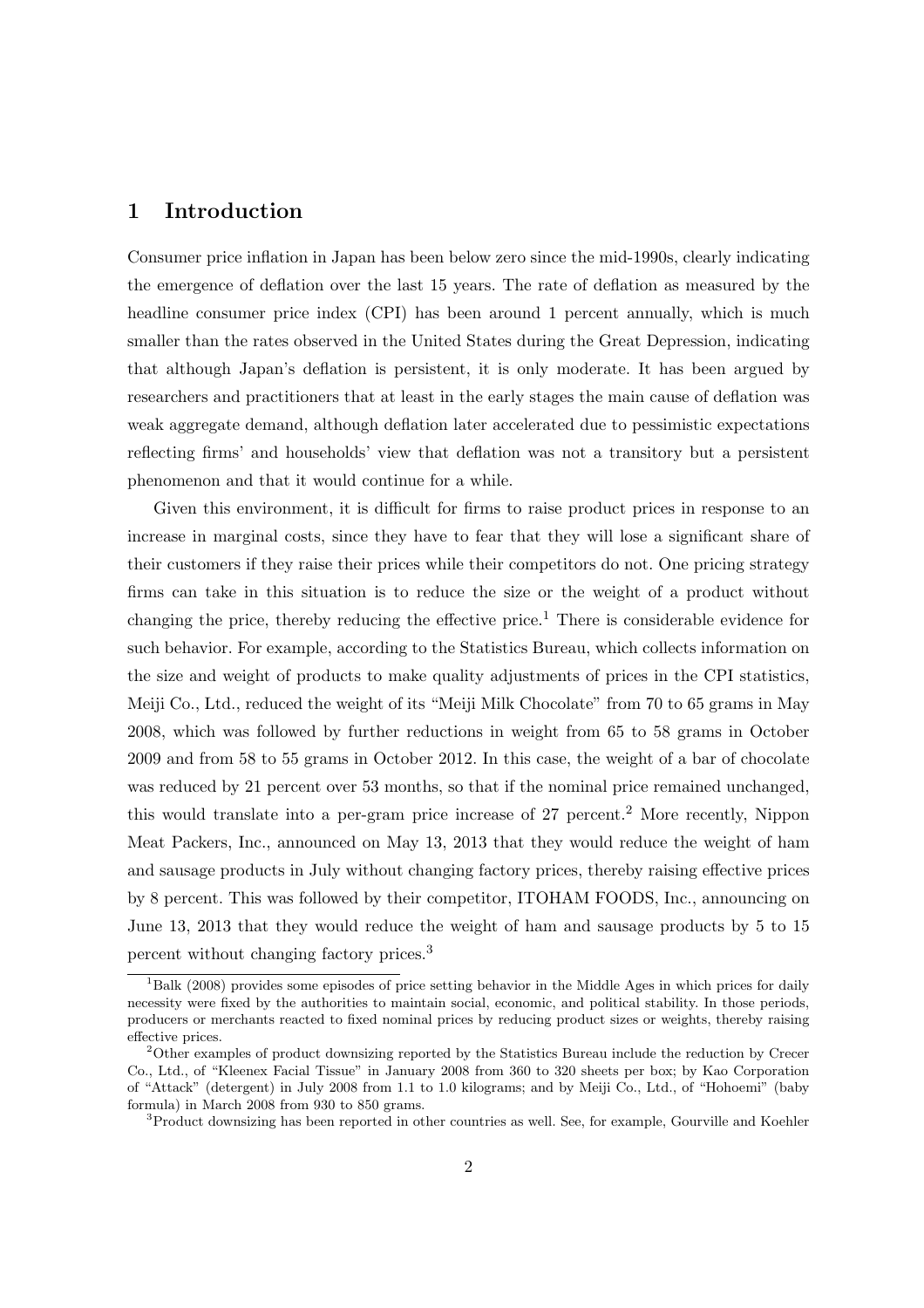However, the Statistics Bureau does not collect such information on product downsizing for all products that are sold, because they focus only on representative products (i.e., a set of products that meet prespecified product type specifications), which account for about 15 percent of the entire products.<sup>4</sup> Therefore, nobody is quite sure to what extent product downsizing prevails in Japan. This is problematic from the viewpoint of policymakers, including the central bank, since it implies that the rate of inflation is not precisely measured by the CPI and is possibly underestimated because of the presence of hidden price increases due to product downsizing.

This paper is the first attempt to empirically examine the extent to which product downsizing occurs in Japan and the consequence of product downsizing on prices and quantities sold. To do so, we use daily scanner data on prices and quantities for all products sold at about 200 supermarkets over the last ten years, during which the rate of inflation in Japan has been below zero. The number of products, for example, in 2010 is about 360,000. Among those 360,000 products, information on product size or weight is available for about 270,000, and it is the prices and quantities sold of these products that we focus on in this paper. Specifically, we start by identifying the "generation sequence" of products (i.e., which product is a successor to which product) and then identify the event of product replacement (i.e., an old product is taken off the market and replaced by a new one). The total number of replacement events we identify is about 15,000. We then look at what happened at the time of each product replacement in terms of the size or weight of the product, the price of the product, and the quantity sold.

Our main findings are as follows. First, we find that about one third of the replacement events that we identified for 2000-2012 were accompanied by a size/weight reduction. Specifically, among the 15,000 product replacement events, the size/weight was reduced in 5,000 cases, while it increased in 1,500 cases and remained unchanged in 8,500 cases. The annual

<sup>(2004)</sup> and Snir and Levy (2011) for U.S. episodes. Blinder et al. (1998) argue that various product attributes, including product quality, package size, delivery lags, and level of service, may change in response to changes in market conditions, thus serving as the margin along which the adjustment occurs. In other words, markets may clear along dimensions other than price, as stressed by Carlton (1989). According to the survey result reported in Blinder et al. (1998), more than half of the 197 firms answered that such non-price competition is important in explaining price stickiness.

<sup>&</sup>lt;sup>4</sup>For example, the product type specification for butter set by the Statistics Bureau is as follows: 200g. Packed in a paper container. Excluding unsalted butter. They regard products that meet this specification as representative and collect prices only for those products. According to Imai et al. (20112), the total number of products belonging to the item category of butter is 369, while the number of products that meet the product type specifications set by the Statistics Bureau is only 31. See Imai et al. (2012) for more on the sampling method adopted by the Statistics Bureau.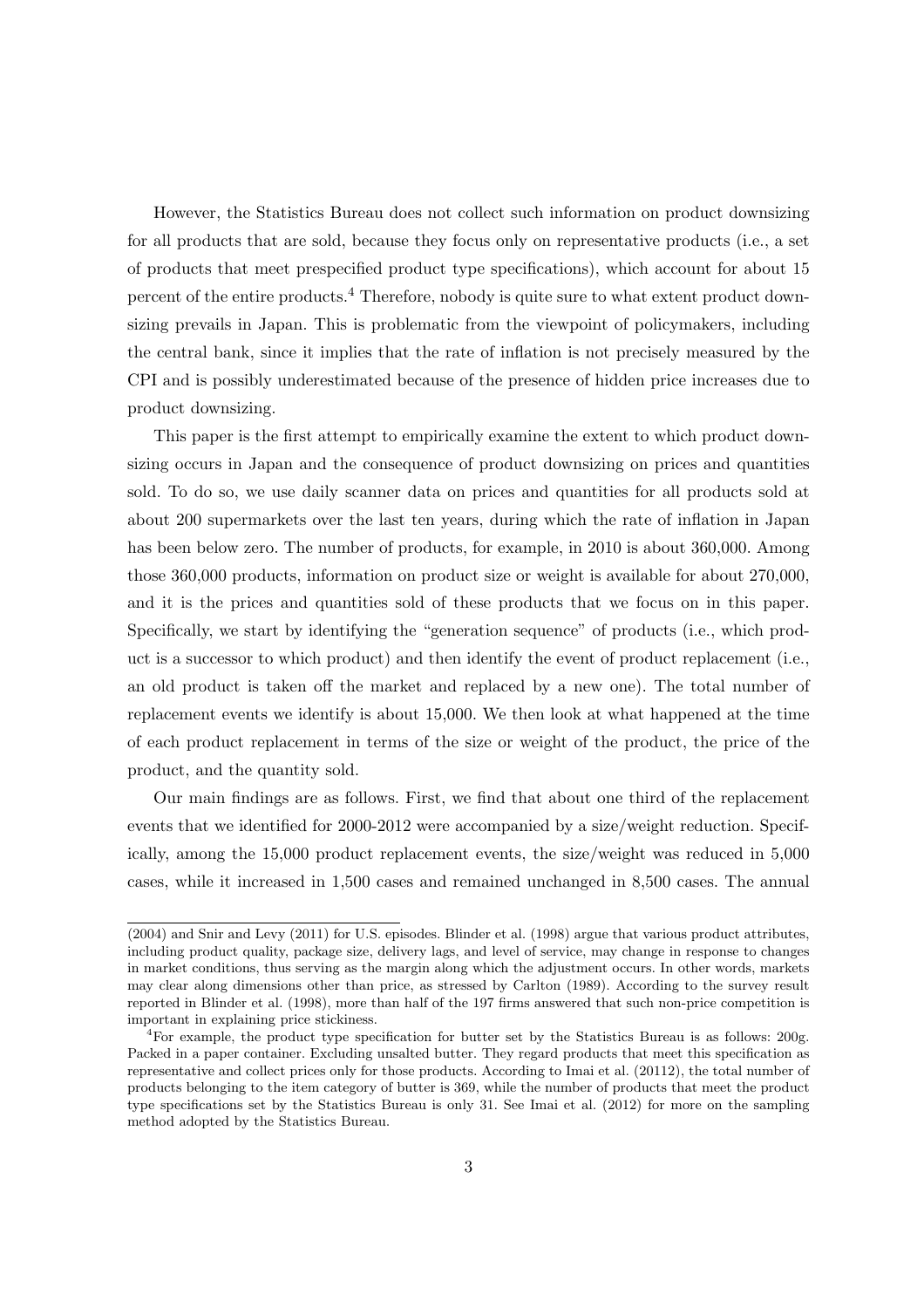number of replacement events involving downsizing was less than 200 from 2000 to 2006, but started to increase in 2007 and reached 1,500 in 2008, when firms faced substantial cost increases due to the price hike in oil and raw materials, most of which are imported. This result suggests that the Japanese CPI may be downward biased as quality downgrade associated with product downsizing is not appropriately adjusted. According to our estimate, the grocery CPI declined by about 16 percent in 2000-2012, with the rate of deflation per year being 1.3 percent, but the corresponding quality adjusted price index (i.e., the price index based on per-unit prices) fell far less than the unadjusted price index, indicating the presence of non-trivial downward bias.

Second, we find that prices, *on average*, did not change much at the time of product replacement, even if a product replacement was accompanied by product downsizing, which is consistent with anecdotal evidence that manufacturers keep factory prices unchanged even when they reduce the size/weight of a product. However, we also find that, for replacement events with a large decline in size/weight, prices tend to decline, and that prices decline more for events with a larger decline in size/weight. Specifically, our regression results show that a 1 percentage point larger size/weight reduction is associated with a 0.45 percentage point larger price decline. The responsiveness of prices to reductions in size/weight is not zero but below unity. For example, comparing two events with a size/weight reduction, one involving a 10 percent reduction and the other a 20 percent reduction, the price decline is only 4.5 percentage points larger in the latter case, resulting in a larger effective price increase.

Third, we find that consumers decide how much they buy based not on the nominal price but on the effective price. Specifically, for the 15,000 replacement events, we regress the change in quantities sold at the time of product replacement on the associated change in prices as well as the change in size/weight to find that the coefficient on the price change, which is negative, is almost equal (in absolute value) to the coefficient on the size/weight change, which is positive. This result contradicts the finding by Gourville and Koehler (2004) using US data suggesting that consumers are sensitive to price changes but not to size/weight changes. In this sense, the result implies that Japanese consumers were more rational than US consumers, so that hidden price increases did not work in Japan.

The rest of the paper is organized as follows. Section 2 explains the dataset we use in the paper and how we identify replacement events. Section 3 presents our results on the responsiveness of prices to changes in size/weight at the time of product replacement. In Section 4, we then investigate how consumers responded to changes in size/weight at the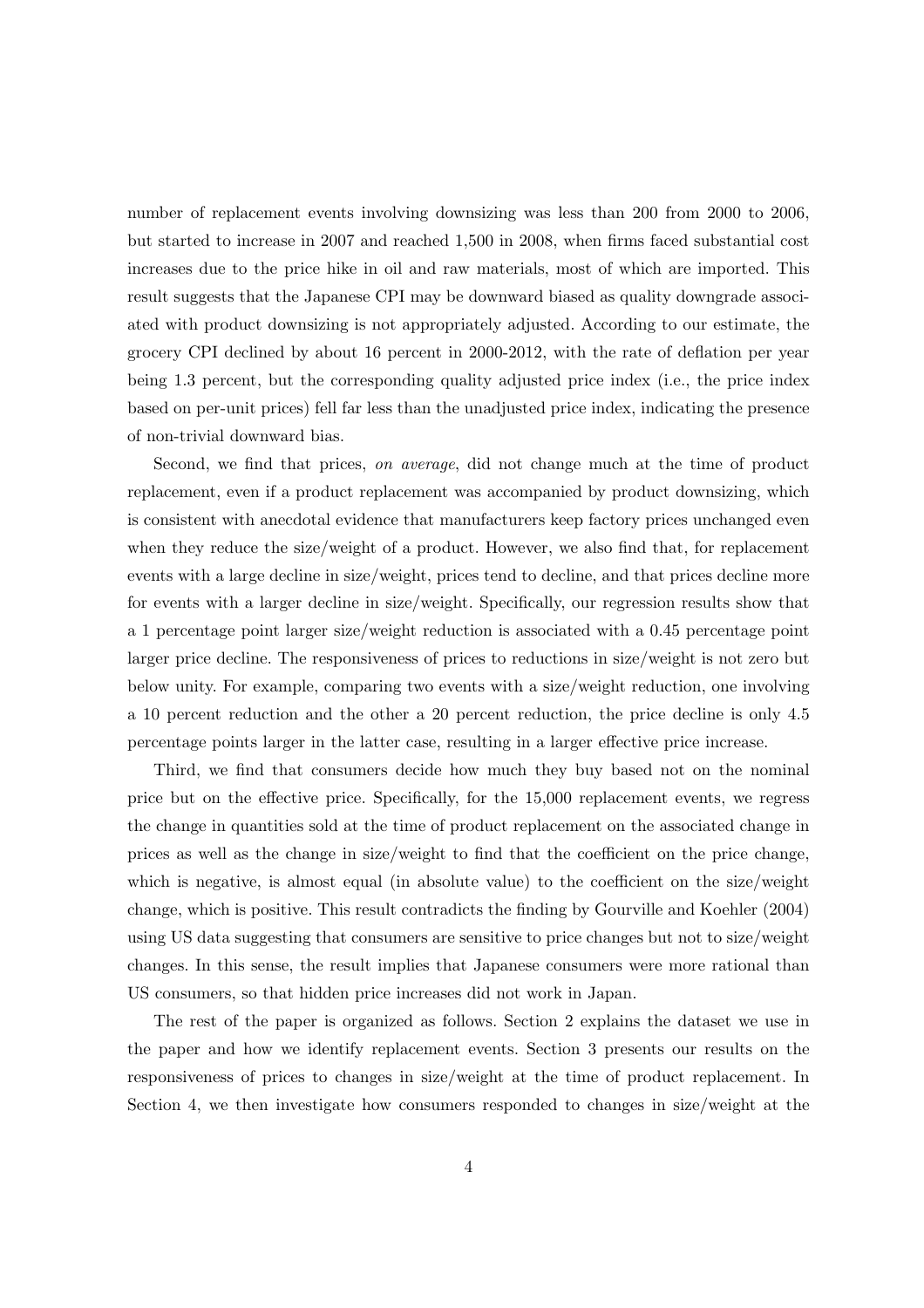|      |                |                 | All products in dataset | Products with information on size/weight |                     |  |
|------|----------------|-----------------|-------------------------|------------------------------------------|---------------------|--|
|      | No. of outlets | No. of products | No. of observations     | No. of products                          | No. of observations |  |
| 2000 | 189            | 251,053         | 242,357,320             | 224,673                                  | 233,703,499         |  |
| 2001 | 187            | 265,629         | 274,319,027             | 232,136                                  | 264, 250, 566       |  |
| 2002 | 198            | 276,504         | 283,433,216             | 231,638                                  | 271, 121, 529       |  |
| 2003 | 188            | 259,897         | 242, 425, 055           | 213,209                                  | 230,671,395         |  |
| 2004 | 202            | 279,753         | 282,074,675             | 221,606                                  | 266,704,652         |  |
| 2005 | 187            | 288,634         | 309,888,190             | 222,489                                  | 291, 103, 230       |  |
| 2006 | 189            | 315,152         | 329,139,639             | 232,586                                  | 303,091,138         |  |
| 2007 | 274            | 359,207         | 386, 389, 129           | 263,880                                  | 354,567,276         |  |
| 2008 | 261            | 375,287         | 419,941,109             | 276,495                                  | 386, 306, 225       |  |
| 2009 | 264            | 364,106         | 422,389,029             | 266,984                                  | 390,022,818         |  |
| 2010 | 259            | 363,379         | 420,708,540             | 268,649                                  | 388,693,268         |  |
| 2011 | 249            | 363,208         | 408, 357, 242           | 273,411                                  | 377,964,969         |  |
| 2012 | 261            | 339,170         | 372,087,471             | 263,699                                  | 345,605,595         |  |

Table 1: Number of Outlets, Products, and Observations

time of product replacement. Specifically, we estimate a demand equation to examine whether consumers' demand for a product fell when the size/weight of the product was reduced by more than the price. Section 5 concludes the paper.

### **2 Data and Empirical Approach**

#### **2.1 Overview of the dataset**

The dataset we use consists of store scanner data compiled jointly by Nikkei Digital Media Inc. and the UTokyo Price Project. This dataset contains daily sales data for more than 300,000 products sold at about 200 supermarkets in Japan from 2000 to 2012. The products consist mainly of food, beverages, and other domestic nondurables (such as detergent, facial tissue, shampoo, soap, toothbrushes, etc.), which account for 125 of the items in the consumer price statistics compiled by the Statistics Bureau.<sup>5</sup> Sales of these products are recorded through the point-of-sale system. Each product is identified by the Japanese Article Number (JAN) code, the equivalent of the Universal Product Code (UPC) in the United States.

Table 1 shows the number of outlets and products for each year, as well as the number of observations (no. of products  $\times$  no. of outlets  $\times$  no. of days) during the sample period. For example, the number of outlets covered in 2010 is 259, and the total number of different

<sup>5</sup>The total number of items in the consumer price statistics is 584. Our dataset thus covers about 20 percent of all the items in the consumer price statistics in terms of consumption weight.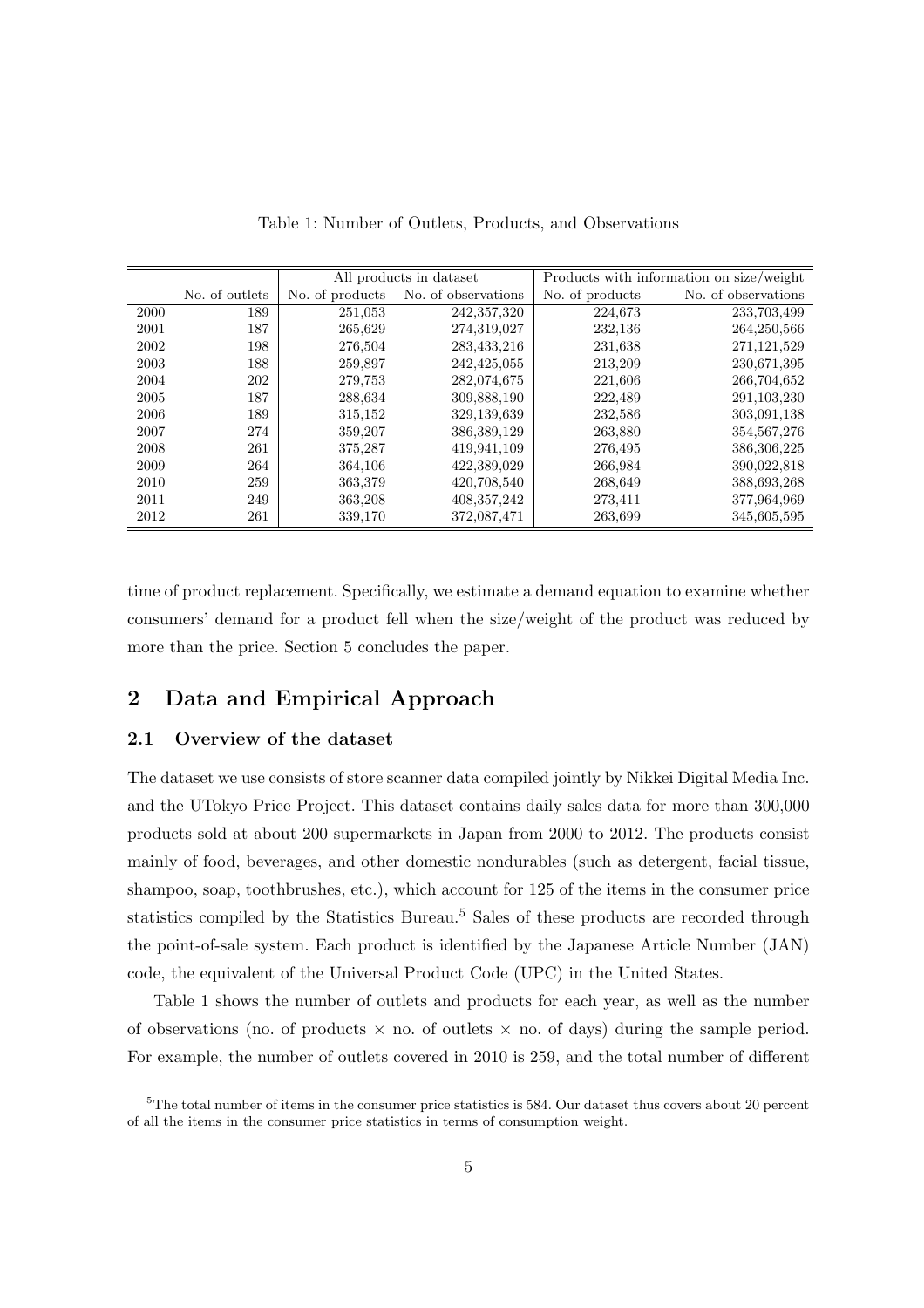|      | No. of products    | Entries | Exits  | Entry rate | Exit rate |
|------|--------------------|---------|--------|------------|-----------|
|      | in the 103 outlets |         |        |            |           |
| 2000 | 203,563            |         |        |            |           |
| 2001 | 208,164            | 57,526  | 52,925 | 0.276      | 0.254     |
| 2002 | 217,139            | 66,035  | 57,060 | 0.304      | 0.263     |
| 2003 | 206,172            | 51,696  | 62,663 | 0.251      | 0.304     |
| 2004 | 222,486            | 74,655  | 58,341 | 0.336      | 0.262     |
| 2005 | 224,705            | 62,158  | 59,939 | 0.277      | 0.267     |
| 2006 | 242,669            | 80,361  | 62,397 | 0.331      | 0.257     |
| 2007 | 254,887            | 78,060  | 65,842 | 0.306      | 0.258     |
| 2008 | 268,541            | 89,557  | 75,903 | 0.333      | 0.283     |
| 2009 | 256,824            | 75,495  | 87,212 | 0.294      | 0.340     |

Table 2: Turnover of Products in the 103 Outlets

products sold in 2010, which is shown on the third column, is about 363,000. The total number of observations for 2010, which is on the fourth column, is about 420 million, while the total for the entire sample period is approximately 4.3 billion observations. Next, Table 2 shows the turnover (entry and exit) of products sold at the outlets that are included in the dataset throughout the entire sample period, the number of which is 103. The number of products sold by these 103 outlets in 2000 was approximately 203,000 and has subsequently risen steadily, reaching roughly 256,000 in 2009. During this period, tens of thousands of products were newly launched each year, but about the same number of products were also withdrawn. The ratio of the number of newly launched products relative to existing products was about 30 percent, while the withdrawal rate was about 27 percent, indicating that the turnover in products was quite rapid.

#### **2.2 Extracting products with information on product size/weight**

For the purpose of our analysis, we focus on products for which size/weight information is available. Specifically, we look at the product description associated with each JAN code and extract products with information on the quantity, such as grams, liters, meters, and so on. All products in our dataset are classified into 1,788 six-digit class codes, which are defined by Nikkei Digital Media. Among them, products in 1,234 six-digit class codes come with information on the product size or weight. For example, as shown in the fifth and sixth columns of Table 1, the number of products with information on the size or weight is 268,000 for 2010, accounting for three-quarters of all products available in that year. The coverage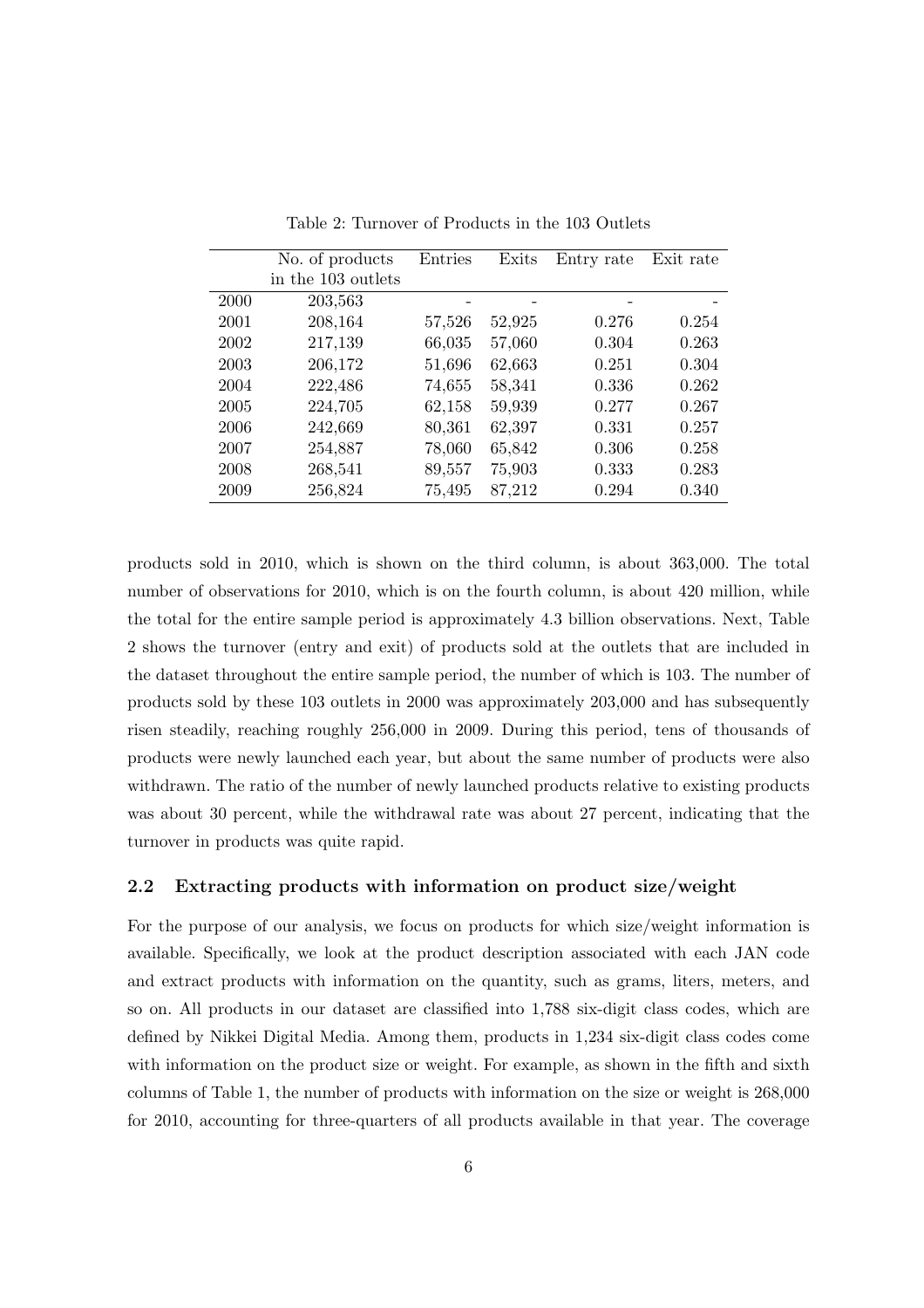ratio is slightly higher than this in the first half of the sample period and is above 80 percent in 2000-2003, for example.

To see to what extent product sizes/weights change over time, we construct a size/weight index as follows. For each of the six-digit class codes, we choose 10 products each month using the quantities sold in that month as the criterion, and calculate the geometric average of the size/weight for the ten products. We do this for each of the six-digit class codes and aggregate them to obtain a size/weight index. The result is presented in Figure 1, which shows that there were no significant changes in product sizes/weights in the first half of the sample period; however, the index then started to decline from 2006 onward, falling at an annual rate of 0.7 percent from 2006 to 2012 for a total decline of about 5 percent over the seven years.

In Figure 2, we choose the top ten products each month for each of the six-digit class codes, as we did in Figure 1, and then produce a price index for each of the six-digit class codes, which is defined as the geometric average of the prices for the top ten products. We aggregate the price indexes at the six-digit class code level. The price index obtained in this way is shown by the solid line in Figure 2. As can be seen, the price index followed a declining trend over the entire sample period, although it did slightly rise in 2008 reflecting the price hikes of imported raw materials and grain in that year. The price index declined by about 16 percent in 2000-2012, with the rate of deflation per year being 1.3 percent, which is comparable to the figures for the corresponding items in the official CPI (see Imai et al. 2012).

However, given that product downsizing has occurred at a non-trivial rate, the decline in the price index is clearly overestimated. To correct this, we follow the quality adjustment procedure adopted by the Statistics Bureau of Japan. Specifically, we calculate per-unit prices by simply dividing individual prices by the size/weight of the product and then aggregate them to obtain the per-unit price index, which is shown by the dotted line in Figure 2.<sup>6</sup> The per-unit price index also follows a declining trend in 2000-2005, as the price index, but it starts to deviate from the price index in 2006 and has basically remained unchanged since then. Specifically, comparing the index values for January 2006 (91.4) and January 2012 (91.2), the rate of deflation was minimal, at 0.04 percent per year, indicating that we see no

 $6$ Note that the per-unit price may not be an appropriate way to adjust for quality, although the statistical agencies of many countries, including Japan, have adopted this approach. Fox and Melser (2011) empirically show that the price-size relationship is non-linear due to the presence of size discounts. If the price-size relationship is indeed non-linear, the per-unit price is not an appropriate way to adjust for quality changes. We will come back to this issue in Section 4.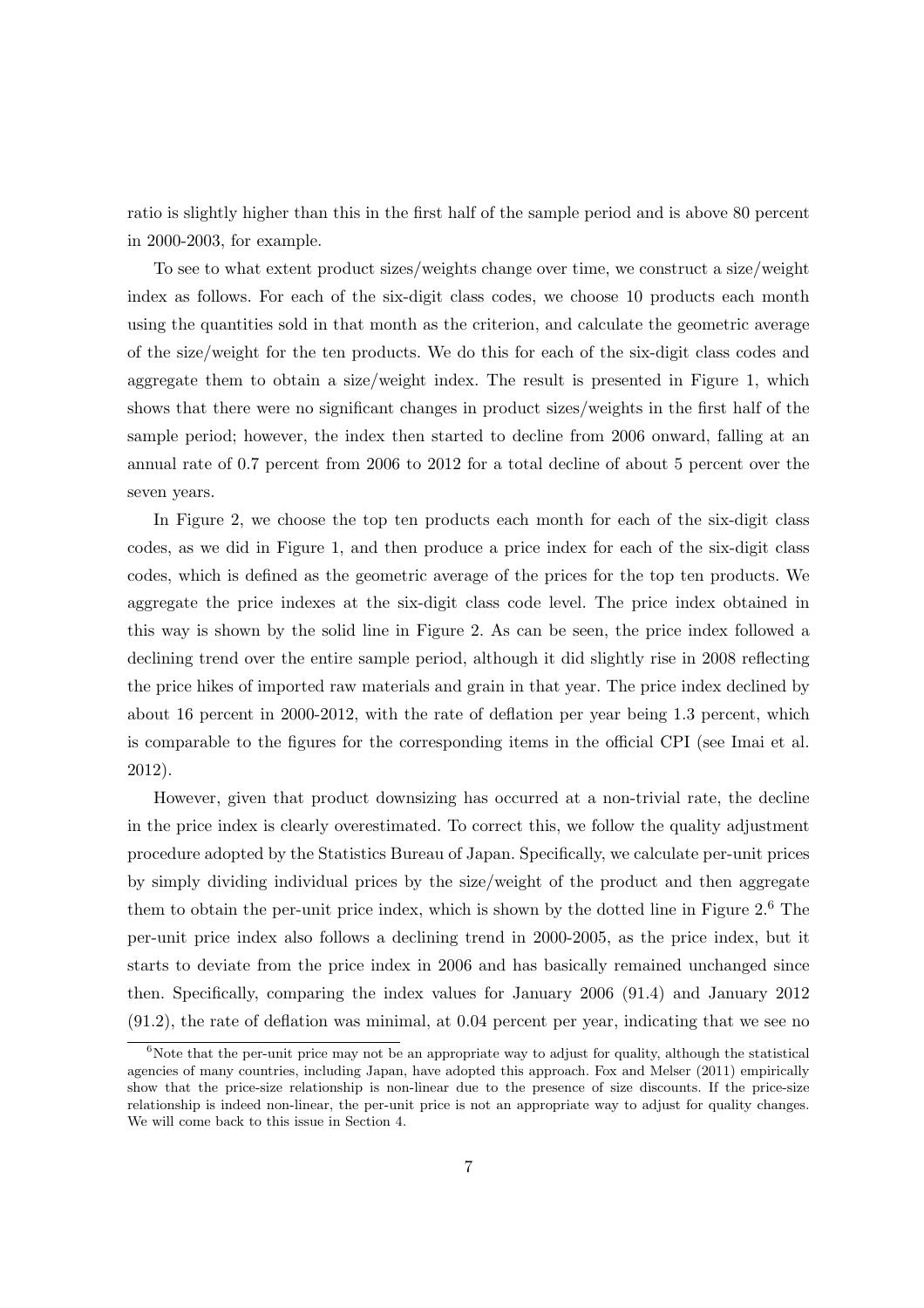deflation over the last six years as long as we employ the per-unit price as a quality adjusted measure of inflation.

It should be noted, however, that care should be taken in interpreting these results. That is, the decline in product size/weight shown in Figure 1 may reflect product downsizing introduced by firms to raise effective prices, but it may also reflect a shift in consumer demand toward smaller products, for example as a result of population aging, shrinking family sizes, and so on.<sup>7</sup> It is an important task for us to distinguish between these two factors underlying product downsizing. In this respect, it is important to note that, as pointed out in previous studies including Fox and Melser (2011), when responding to demand shifts toward smaller products, firms tend to introduce new lines of products, thereby increasing the number of products. Put differently, firms increase the variety of products to capture demand from a wide range of heterogeneous consumers with different life styles. However, when firms downsize products in order to raise effective prices, they only change the weight/size of products without changing the other attributes of products, including their name and appearance. Typically, firms introduce a new product with the same brand name but smaller size/weight, and simultaneously stop shipping its predecessor product, thereby keeping the number of products unchanged. Given this difference, our strategy in this paper is to focus on the sequence of "product generations" (i.e., which product is a successor to which product) in which both the product name and the brand name remain unchanged but the product size/weight changes across generations.

#### **2.3 Identifying the sequence of product generations**

Our first task is to identify the sequence of product generations. The provider of the scanner data, Nikkei Digital Media Inc., does not provide this type of information, but we produce it as follows. First, we identify the entry and exit months of a product. The entry month of a product is defined as the month in which the sales record for that product appears for the first time in our dataset. On the other hand, the exit month is defined as the month in which the producer of a product stops production. However, this is not easy to detect, because stock may remain on the shelves of outlets even after production has stopped, so that a small amount sales is recorded in our dataset. To minimize the risk of such errors, we regard a month as the exit month when the sales quantities for that month are more than

<sup>&</sup>lt;sup>7</sup>In this respect, it should be noted that product upsizing, rather than downsizing, has occurred as well, as we will see later, which should not be regarded as effective price increases but should be interpreted as reflecting changes in consumer demand toward larger-sized products (e.g., larger pack sizes for some beverages).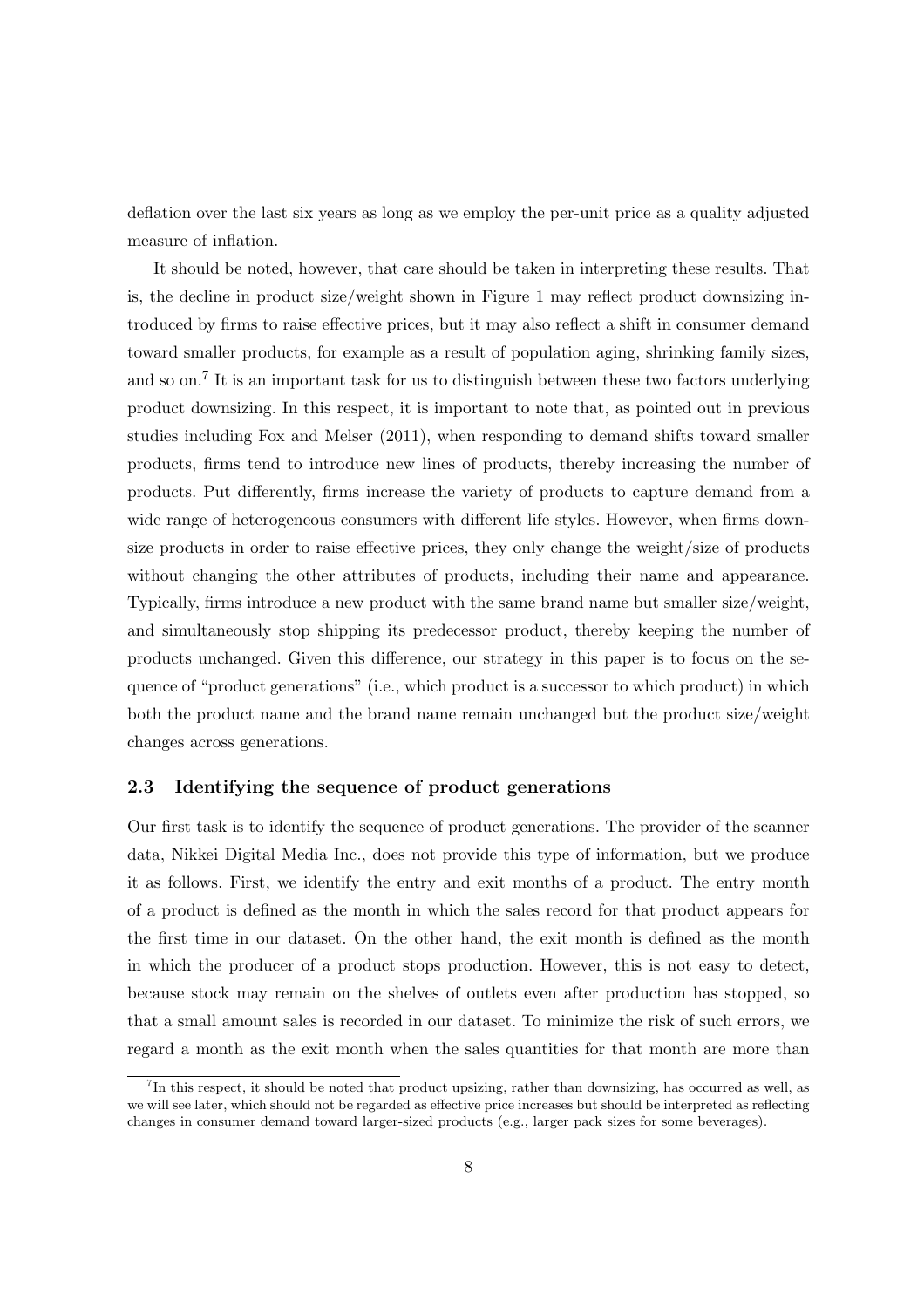50 percent smaller than the average of the preceding three months, even if there are sales records after that month.

Second, we look for the successor to a product *k* that exits from the market in month *m*. We first specify candidates that satisfy the following quantitative conditions: (1) the entry month of the candidate product is between  $m-5$  and  $m+5$ ; (2) the quantities sold for the candidate product in month *m* lie between 0.3 times the average of the quantities sold for product *k* over the three months preceding month *m* and 5 times the average of the quantities sold for product k over the three months preceding month  $m$ ; and (3) the size/weight of the candidate product is within -30 to  $+30$  percent of the size/weight of product k. Next, we use the product name information provided by Nikkei Digital Media to compare product *k* with the set of candidate products in terms of the product name and the brand name. The number of exit events we find in the dataset is  $15,000$  (so  $k = 1, \ldots, 15,000$ ), and the number of candidate products satisfying the above requirements is 75,840, so that, on average, there are 5 candidates for each retiring product. Finally, we manually check each candidate to choose the best one as a successor.

In this way, we identify 15,000 pairs of retiring products and their successors. In the remainder of the paper, we refer to such a switch from a retiring product to its successor as a product replacement event. For each event *i*, we denote the ratio of the size/weight of the successor product to the size/weight of the corresponding retiring product by  $1+x_i$ , where  $x_i$ is the net growth rate. For example, if a new product is 30 percent lighter in terms of weight, then *x* is equal to -0.3. Similarly, we denote the ratio of the price of a successor product to the price of the corresponding retiring product by  $1 + \pi_i$ , and the ratio of the quantity sold of a successor product to the quantity sold for the corresponding retiring product by  $1 + q_i$ .

Figure 3 shows an example of the sequence of product generations identified through the above process. This shows the prices and quantities sold for three different products in the margarine category (margarines A, B, and C), which were produced by the same firm and sold under the same brand name and the same product name. However, the product weights of the three differ, ranging from 450g for margarine A, 400g for margarine B, and 360g for margarine C. The figure shows that the quantities sold of margarine A rapidly fell toward zero after margarine B came onto the market in September 2007. This indicates that margarine B was a successor to margarine A, representing product downsizing from 450g to 400g. This was followed by a second downsizing event from margarine B (400g) to margarine C (360g) in July 2008. However, we also see from the figure that the quantities sold of margarines A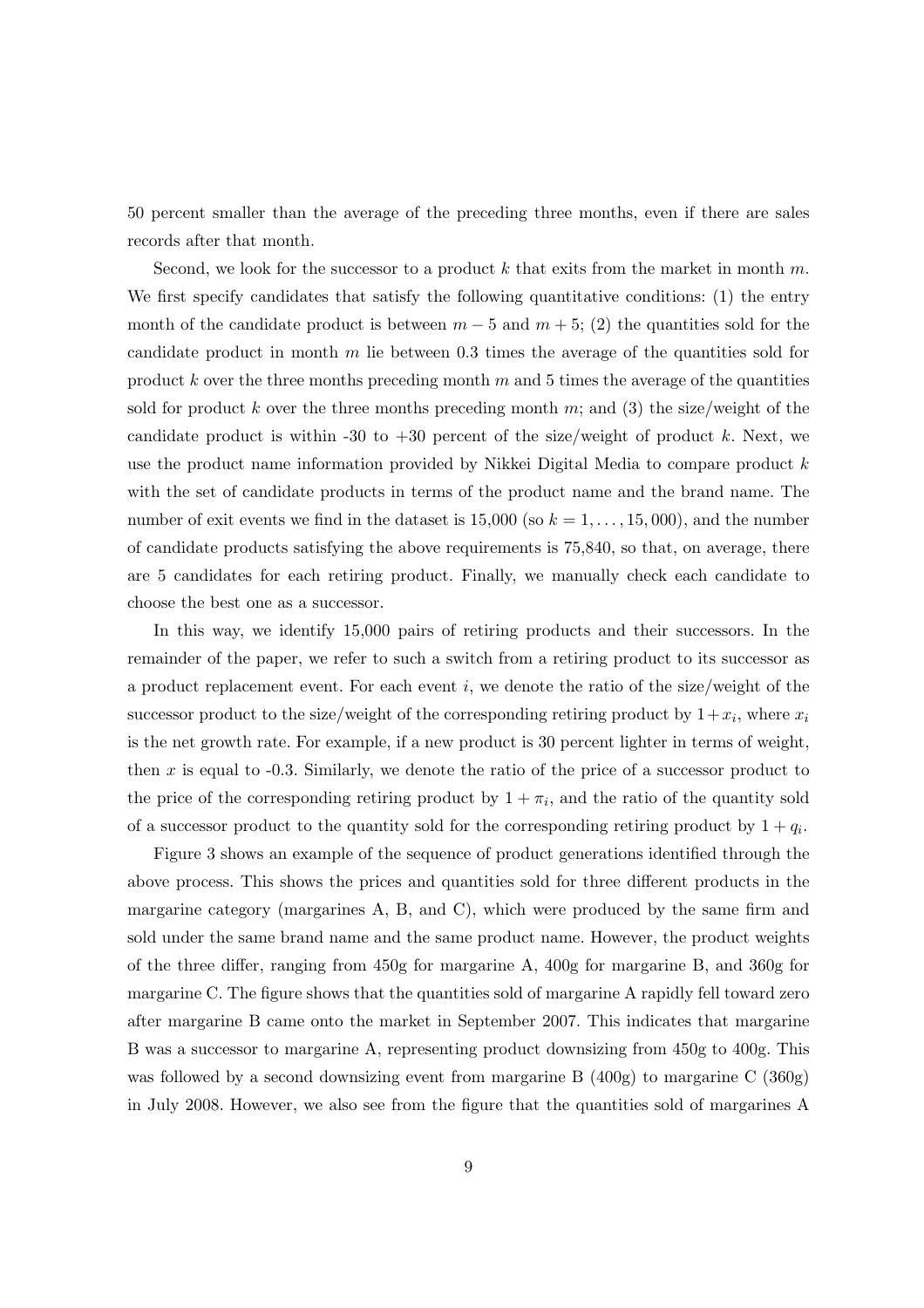and B were small but not zero even after the successor product came onto the market as a result of the presence of trading inventories. As mentioned above, this makes it difficult for us to determine the exact timing of the alternation of generations. We also see that, despite the downsizing by 20 percent from margarine A to margarine C (from 450g to 360g), prices did not change much, and if anything, slightly went up over time.

Figure 4 shows the cumulative distribution function for the size/weight of products, with the horizontal axis showing the value of *x* and the vertical axis representing the fraction of events with a size/weight exceeding the value indicated by the horizontal axis. For example, the corresponding number on the vertical axis for -10 percent on the horizontal axis is 0.2, indicating that the fraction of events with *x* less than -10 percent is 20 percent. As shown in the figure, the fraction of events with *x* less than 0 percent, i.e., events involving product downsizing, is 35 percent (the actual number of events is 5,173), while the fraction of events with x above 0 percent, i.e., events involving product upsizing, is about 10 percent (the actual number of events is 1,365). The fraction of events with  $x = 0$ , i.e., involving no change in size/weight, is 55 percent (the actual number of events is 8,462). Although the size/weight remains unchanged in more than half of the events, there exist a substantial number of events involving product downsizing.

Next, Figure 5 shows how the number of events evolves over time. The number of events stayed at a low level (about 500 events per year) for the first half of our sample period, but started to increase in 2007 and reached 2,800 in 2008, indicating that product replacements increased substantially in this year. More importantly, the increase in the number of events in 2008 was mainly due to an increase in the number of events involving product downsizing. Specifically, the number of events involving downsizing was 251 in 2006, but this increased to 496 in 2007 and 1,460 in 2008, when the prices of imported grain and raw materials rose, and these price hikes exerted upward pressure on the prices of domestic products, especially food prices.

Finally, Table 3 presents the number of events, as well as a breakdown of these events into those involving no change in size/weight, those involving a downsizing, and those involving an upsizing, for each of the 26 product categories. The table indicates that the share of downsizing events exceeds 50 percent for pickled food and prepared food (#2), meat processed products  $(\#4)$ , noodles and dry food  $(\#8)$ , and confectionery  $(\#15)$ , while the share of downsizing events is small (less than 10 percent) for alcoholic beverages  $(\#16)$ , kitchen supplies  $(\#24)$ , and cosmetics and stationary (#25).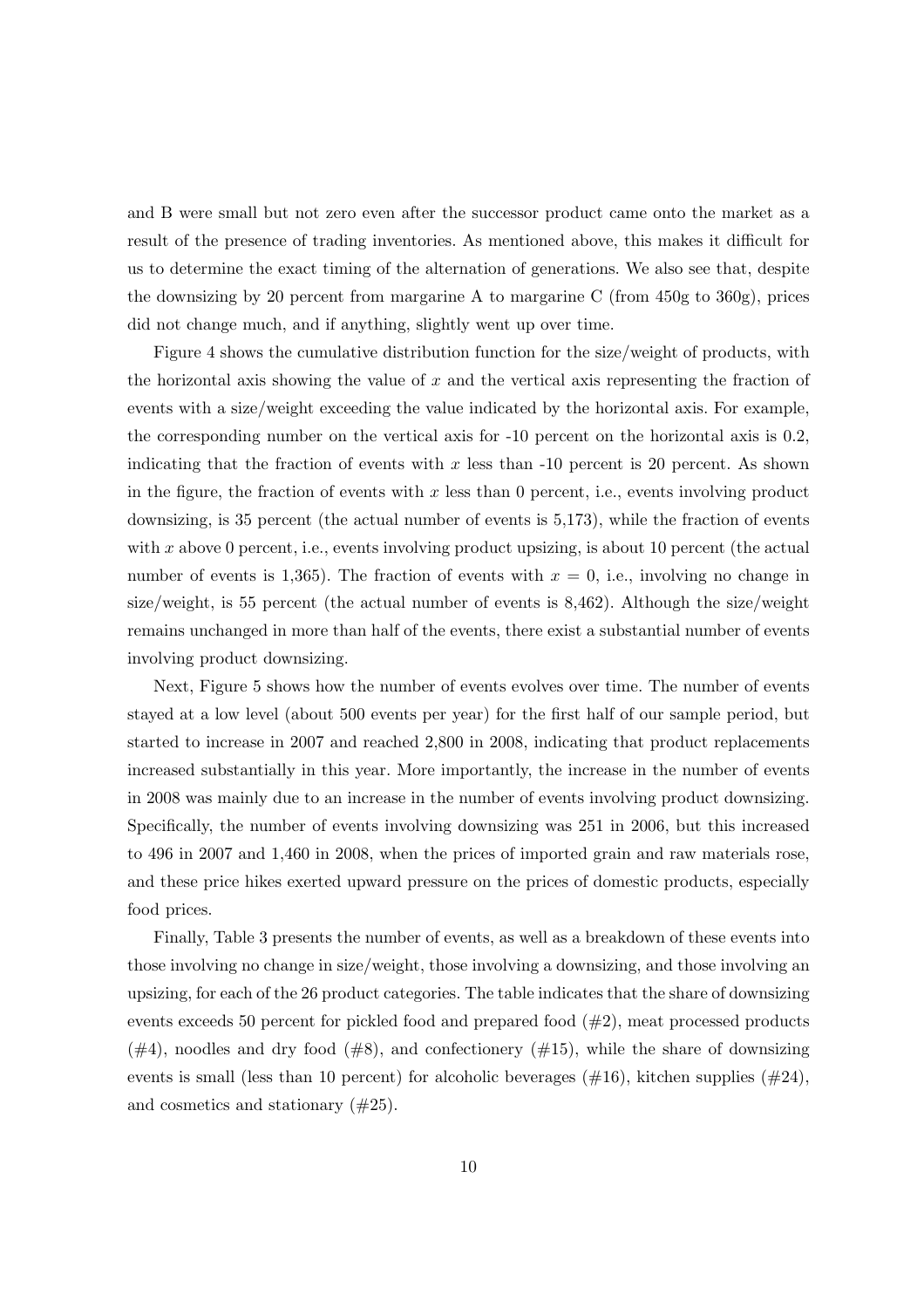|                  |                                  | No. of events | Size/weight | Size/weight | Size/weight    |
|------------------|----------------------------------|---------------|-------------|-------------|----------------|
|                  |                                  |               | unchanged   | decreased   | increased      |
| 1                | Bean curd and fermented soybeans | 138           | 60          | 55          | 23             |
| $\overline{2}$   | Pickled food and prepared food   | 763           | 167         | 487         | 109            |
| 3                | Fish paste                       | 575           | 212         | 273         | 90             |
| $\overline{4}$   | Meat processed products          | 332           | 97          | 189         | 46             |
| 5                | Dairy products and soy milk      | 1003          | 641         | 318         | 44             |
| 6                | Chilled desserts                 | 23            | 18          | 5           | $\overline{0}$ |
| 7                | <b>Beverages</b>                 | 1987          | 1808        | 106         | 73             |
| 8                | Noodles and dry food             | 592           | 210         | 317         | 65             |
| $\boldsymbol{9}$ | Seasonings                       | 706           | 429         | 232         | 45             |
| 10               | Instant food                     | 1298          | 615         | 469         | 214            |
| 11               | Canned and bottled food          | 98            | 48          | 43          | $\overline{7}$ |
| 12               | Bread and rice cake              | 116           | 67          | 27          | 22             |
| 13               | Jams, spreads, and premixes      | 236           | 127         | 90          | 19             |
| 14               | Coffee, tea, and green tea       | 346           | 180         | 126         | 40             |
| 15               | Confectionery                    | 2646          | 776         | 1551        | 319            |
| 16               | Alcoholic beverages              | 630           | 594         | 23          | 13             |
| 17               | Baby food, cereals, etc.         | 490           | 374         | 106         | 10             |
| 18               | Frozen food                      | 662           | 371         | 207         | 84             |
| 19               | Ice cream and ice                | 260           | 170         | 70          | 20             |
| 20               | Body care products               | 631           | 470         | 142         | 19             |
| 21               | Oral care products               | 68            | 44          | 18          | 6              |
| 22               | Hygiene products                 | 110           | 76          | 31          | $\sqrt{3}$     |
| 23               | Detergents                       | 204           | 130         | 61          | 13             |
| 24               | Kitchen supplies                 | 76            | 65          | 7           | 4              |
| 25               | Cosmetics and stationery         | 591           | 508         | 30          | 53             |
| 26               | Pet food and sanitary products   | 419           | 205         | 190         | 24             |
| Total            |                                  | 15000         | 8462        | 5173        | 1365           |

Table 3: Number of Product Replacement Events by Product Category

### **3 Responsiveness of Prices to Changes in Product Size/Weight**

How do firms set the price when they introduce a new product with a different size/weight? Do they reduce the price when the product is downsized, or do they keep the price unchanged? In this section, we address these questions using the 15,000 product replacement events we identified in the previous section.

Let us start by looking at how the percentage price changes at the time of product replacements,  $\pi_i$ , are distributed across events *i*. Figure 6 presents the cumulative distributions of  $\pi$  for events with no change in size/weight, for events with downsizing, and for events with upsizing. The CDF for events with no change in size/weight indicates that the probability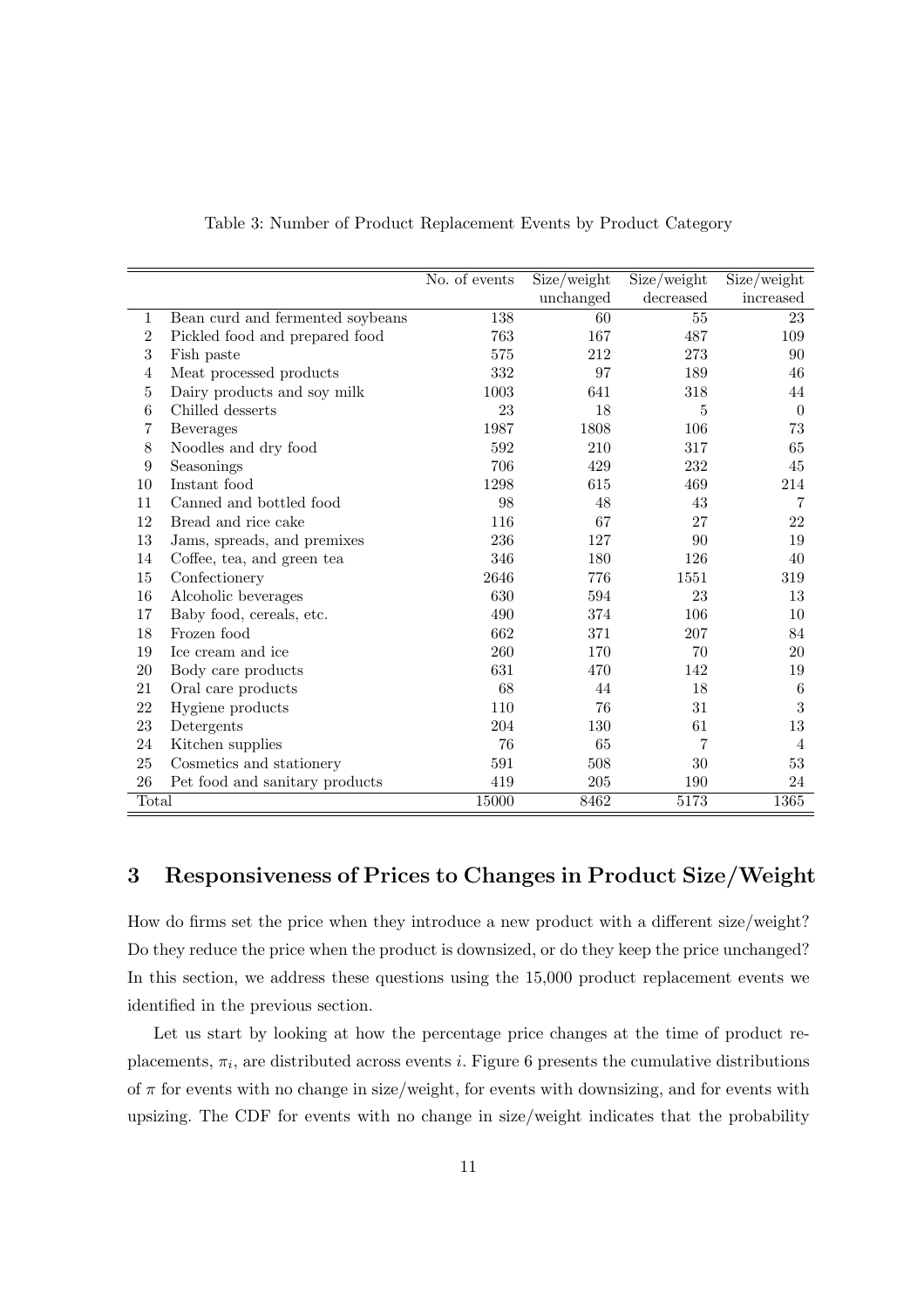density tends to be quite high in the vicinity of  $\pi = 0$ ; for example, the probability that  $\pi$  is between -10 percent and +10 percent is 0.76. However, this does not necessarily mean that the probability of *π* taking a very high or very low value is zero. In fact, the probability of  $\pi$  < −0.2 is 0.03, while the probability of  $\pi$  > 0.2 is 0.06, neither of which can be regarded as negligibly small. Also, it should be noted that the CDF for events with no change in size/weight appears to be almost symmetric with respect to  $\pi = 0$ , and that the median, which is given by the number on the horizontal axis that corresponds to 0.5 on the vertical axis, is zero.

Turning to the CDF for events with downsizing, this again shows that the probability density is high in the vicinity of  $\pi = 0$  and that the median of  $\pi$  is equal to zero. This is consistent with anecdotal evidence suggesting that firms tend to keep prices unchanged when introducing new products which are lighter or smaller than the predecessor product. However, this does not mean that prices are kept unchanged in all events with downsizing. In fact, prices did change with non-trivial probabilities and, most importantly, the lower tail of the CDF is much heavier than that of the CDF for events with no change in size/weight. For example, the probability of  $\pi < -0.2$  is 0.03 for events with no change in size/weight, but is considerably higher, at 0.08, for events with downsizing. On the other hand, the probability of  $\pi > 0.2$  is not that different between the two CDFs: it is 0.06 for events with no change in size/weight and 0.05 for events with downsizing. This implies that prices tend to decline more in the case of events involving downsizing than in events with no change in size/weight. This tendency can be seen more clearly by comparing the CDF for events with upsizing and the CDF for events with downsizing. The CDF for upsizing events shows that the probability of  $\pi > 0.2$  is equal to 0.19, which is significantly greater than the corresponding probabilities for the other two cases, indicating that prices tend to increase in events with upsizing.

Next, we examine how the per-unit price changes in events with downsizing. The thin solid line in the figure represents the CDF of per-unit prices, which are calculated for each of the events with downsizing. Comparing the CDF for nominal prices and the CDF for per-unit prices, we see that, not surprisingly, the CDF for nominal prices is located to the right of the CDF for per-unit prices, indicating that changes in per-unit prices tend to be higher than changes in nominal prices. The median of changes in per-unit prices is positive at 0.117.<sup>8</sup>

To investigate the relationship between the percentage price change at the time of product

<sup>&</sup>lt;sup>8</sup>In contrast, the CDF of per-unit prices for events with upsizing, which is not shown in Figure 6, indicates that per-unit prices tend to fall in events with upsizing, and that the median of changes in per-unit prices is -6.3 percent.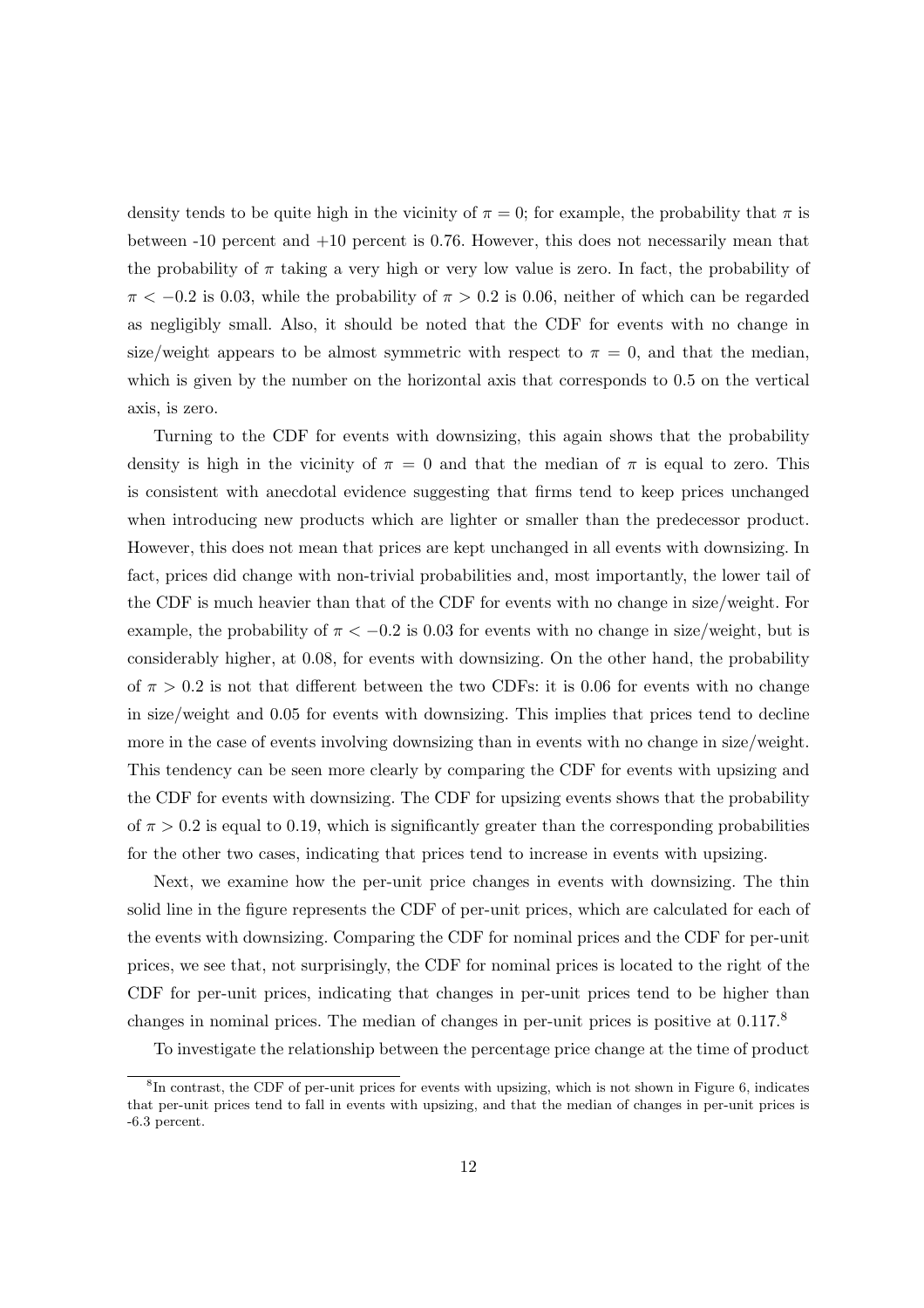|                     | All     | Food    | Chilled | Normal      | Frozen  | Daily       |
|---------------------|---------|---------|---------|-------------|---------|-------------|
|                     |         |         | food    | temperature | food    | necessaries |
|                     |         |         |         | food        |         |             |
| Coefficient on $x$  | 0.445   | 0.454   | 0.645   | 0.369       | 0.354   | 0.290       |
|                     | (0.031) | (0.032) | (0.066) | (0.037)     | (0.111) | (0.124)     |
| Intercept           | 0.039   | 0.038   | 0.045   | 0.037       | 0.019   | 0.041       |
|                     | (0.004) | (0.004) | (0.009) | (0.005)     | (0.013) | (0.016)     |
| $\bar{R}^2$         | 0.046   | 0.049   | 0.080   | 0.036       | 0.032   | 0.013       |
| No. of observations | 5,173   | 4,694   | 1,433   | 2,984       | 277     | 479         |

Table 4: Responsiveness of Nominal Prices to a Change in Size/Weight at the Time of Product Replacement

Note: The numbers in parentheses represent heteroskedasticity and autocorrelation consistent (HAC) standard errors.

replacement,  $\pi$ , and the percentage size/weight change at the time of product replacement,  $x$ , across *i* in more detail, we define a measure of the responsiveness of nominal prices to changes in size/weight, which is given by  $\frac{1+\pi_i}{1+x_i}$ . We compute  $\frac{1+\pi_i}{1+x_i}$  for all of the events with downsizing, the distribution of which is presented in Figure 7. As can be seen in the figure, this measure of responsiveness is concentrated somewhere around 1.1. Specifically,  $Pr\left(\frac{1+\pi_i}{1+r}\right)$  $\frac{1+\pi_i}{1+x_i} \in [1.0, 1.1]$ ) is 0.286 while  $Pr\left(\frac{1+\pi_i}{1+r_i}\right)$  $\frac{1+\pi_i}{1+x_i} \in [1.1, 1.2]$  is 0.293, so that the sum of the two is well above 50 percent. The responsiveness measure of 1.1 indicates that a size/weight reduction by, say, 20 percent is associated with a price reduction of 12 percent, implying that the per-unit price rises by 8 percent.

In Table 4, we regress  $\pi$  on  $x$  to estimate the responsiveness as a slope coefficient. The column labeled "All" presents the regression result obtained when we use all observations with downsizing. It shows that the estimated coefficient on  $x$  is 0.445, rejecting the null that the coefficient on  $x$  is unity (i.e., firms reduce prices in proportion to changes in size/weight), thereby providing statistical support to the anecdotal evidence. However, more importantly, the null that the coefficient on *x* is zero is also rejected, indicating that prices tend to decline more the larger the extent of downsizing. The next column of the table shows the result for "Food," while the final column shows the result for "Daily necessaries." The coefficient on *x* for "Daily necessaries", at 0.290, is considerably smaller than that for food, which is 0.454. The table also shows that the coefficient is larger for "Chilled food," at 0.645, than for the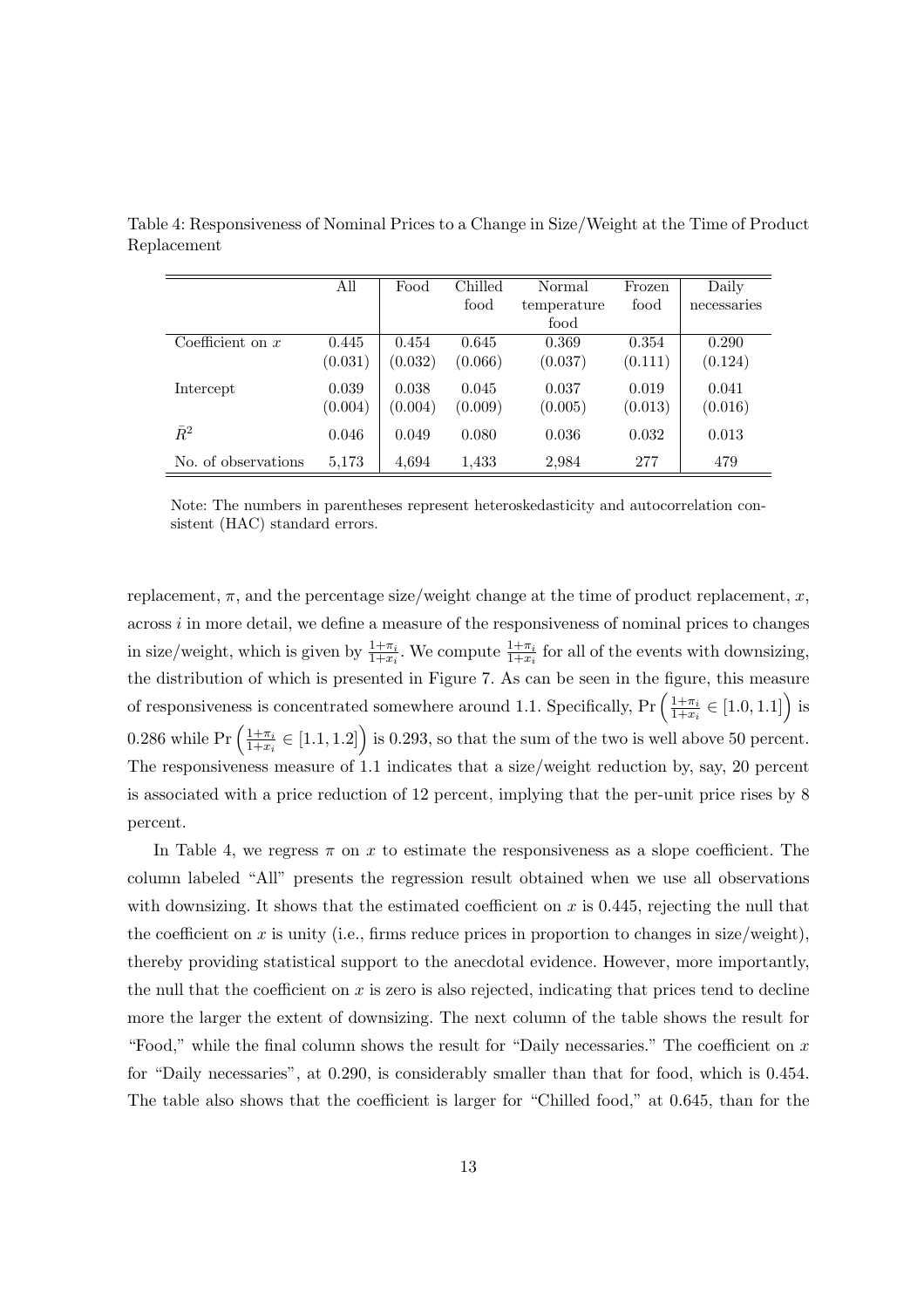other food categories.

### **4 Consumers' Responses to Changes in Product Size/Weight**

The next issue we would like to address is how consumers respond to changes in product size/weight. Do they reduce their demand for products when those products are downsized? To what extent are consumers sensitive to changes in product size/weight? We estimate demand equations to address these questions.

Figure 8 shows the CDFs for percentage changes in consumption, defined as the quantity sold multiplied by the product size/weight, so that the horizontal axis represents  $q_i + x_i$ . We now see substantial differences between the three CDFs. In terms of the median, this is -0.04 for events with downsizing, 0.23 for events with upsizing, and 0.15 for events with no change in size/weight, which is consistent with the fact that per-unit prices tend to increase for events with downsizing, while they tend to fall for events with upsizing. This result suggests that consumers take into account changes in product size/weight when making consumption decisions. Thus, the findings presented in Figure 8 suggest that consumers at least to some extent do appear to be sensitive to changes in product size/weight, which contradict the results obtained by Gourville and Koehler (2004) using US data that consumers tend to be sensitive to changes in nominal prices but not to changes in product size/weight.

Next, we estimate various consumer demand equations. We assume that there are three types of consumers. The first type consists of super-smart consumers, who look at per-unit prices to decide how much to consume. Their demand equation is given by

$$
q + x = \gamma - \beta(\pi - x),\tag{1}
$$

where  $\beta$  and  $\gamma$  are parameters,  $\pi - x$  is the percentage change in the per-unit price, and  $q + x$ is the percentage change in consumption. Note that  $\beta$  takes a positive value, with  $\beta > 1$  if demand is elastic and  $0 < \beta \leq 1$  if demand is inelastic. We rewrite (1) to obtain a more familiar form of demand equation with only *q* on the left hand side:

$$
q = \gamma - \beta \pi - (1 - \beta)x. \tag{2}
$$

The second type of consumers is also smart, but not as smart as the first type. Specifically, the second type, as the first type, make decisions based on the per-unit price, but they pay attention not to consumption (i.e., the quantity multiplied by the size/weight) but to the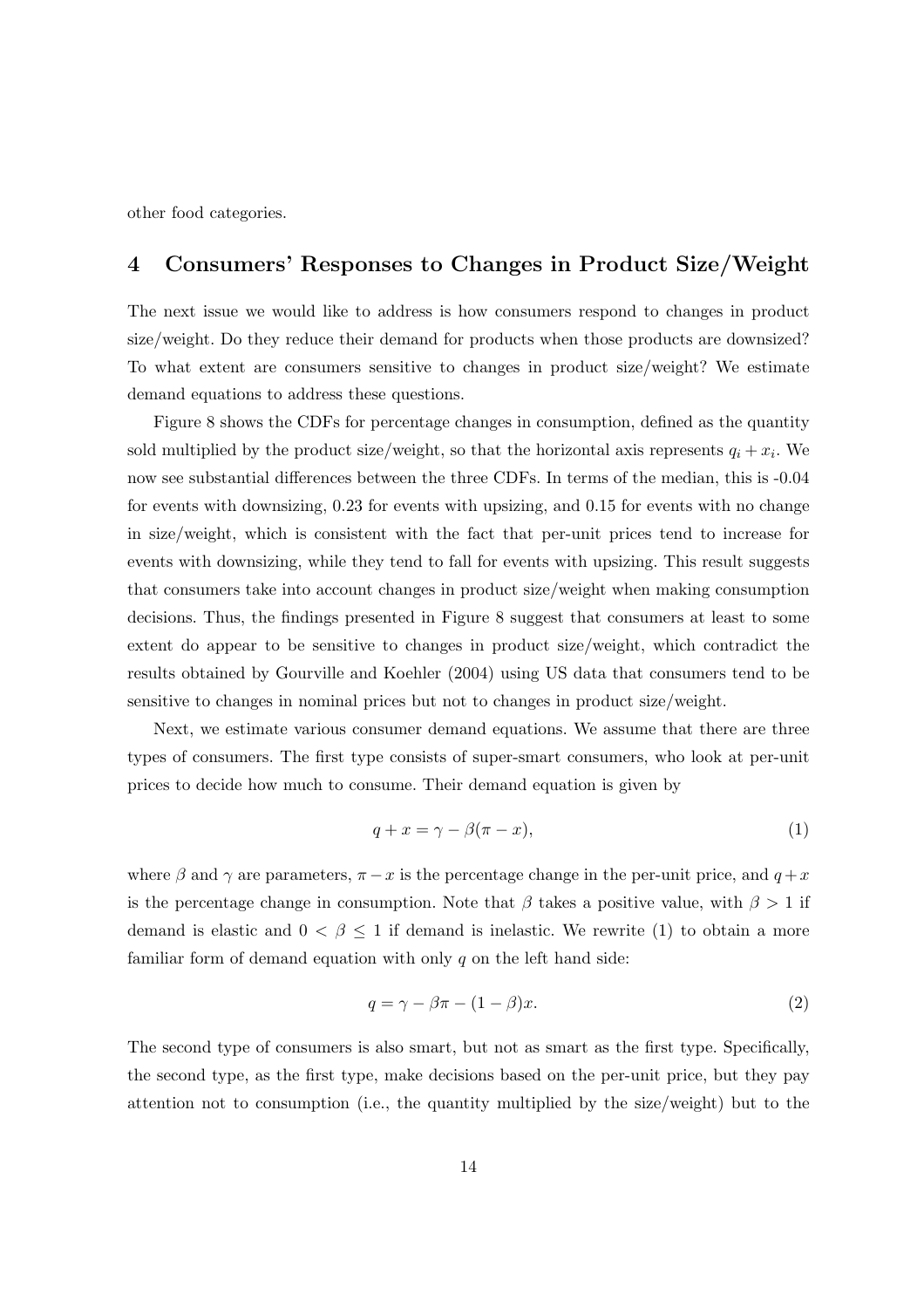quantity purchased. In other words, the variable the second type make decisions on is not  $q + x$  but q. The demand equation for the second type is given by

$$
q = \gamma - \beta(\pi - x). \tag{3}
$$

Finally, the third type of consumers are completely insensitive to changes in product size/weight, and their demand equation is given by

$$
q = \gamma - \beta \pi. \tag{4}
$$

Eqs.  $(2)$ ,  $(3)$ , and  $(4)$  show that the way *q* depends on *x* differs for each of the three types. As for the first type, the coefficient on *x* is  $-(1 - \beta)$ , so that it is positive if  $\beta > 1$ (i.e., demand is elastic), while it is negative if  $0 < \beta \leq 1$  (i.e., demand is inelastic). In the case of elastic demand, consumption decreases substantially in response to an increase in the per-unit price due to downsizing, and thus the quantity purchased also decreases. However, in the case of inelastic demand, consumption (i.e., the quantity purchased multiplied by the size/weight) does not decreases that much in response to an increase in the per-unit price, and consequently the quantity purchased (in terms of the number of units) increases rather than decreases. Turning to the second type, the coefficient on  $x$  is positive in eq. (3), suggesting that consumers of this type always reduce the quantity they purchase in response to an increase in the per-unit price due to downsizing. Finally, for the third type, the coefficient on *x* in eq. (4) is zero, indicating that consumers of this type do not respond at all to changes in product size/weight.

We denote the share of the first, second, and third type by  $\alpha_1$ ,  $\alpha_2$ , and  $1 - \alpha_1 - \alpha_2$ , respectively, and estimate  $\alpha_1$  and  $\alpha_2$  using the data on product replacement events we constructed in Section 2. Specifically, we sum up  $(2)$ ,  $(3)$ , and  $(4)$  with weights given by  $\alpha_1$ ,  $\alpha_2$ , and  $1-\alpha_1-\alpha_2$ , and add a disturbance term to obtain an estimating equation of the following form:

$$
q_i = \gamma - \beta \pi_i + \delta x_i + \epsilon_i,\tag{5}
$$

where  $\delta$  is defined as  $\delta \equiv (\alpha_1 + \alpha_2)\beta - \alpha_1$ . Note that we are able to identify  $\gamma$  and  $\beta$  by estimating this equation, but we cannot identify  $\alpha_1$  and  $\alpha_2$ . The best we can do is to obtain an estimate for a linear combination of the two parameters. Also, note that the coefficient on *x* is given by  $(\alpha_1 + \alpha_2)\beta - \alpha_1$ , indicating that it will take a positive value either if  $\alpha_2$  is large or if  $\alpha_1$  is large with elastic demand  $(\beta > 1)$ , but otherwise it will take a negative value.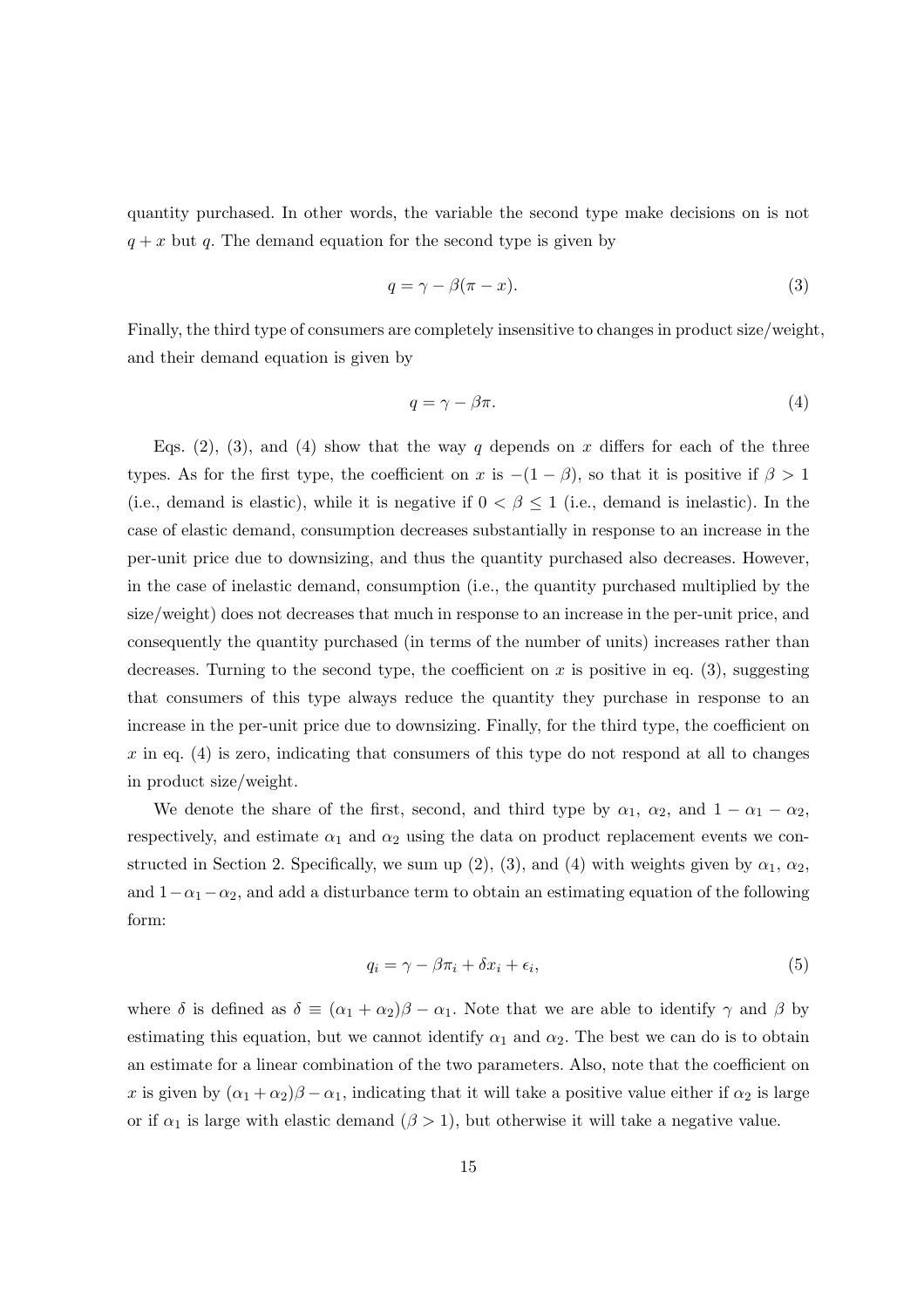|                                      | All     | Food    | Chilled | Normal      | Frozen  | Daily       |
|--------------------------------------|---------|---------|---------|-------------|---------|-------------|
|                                      |         |         | food    | temperature | food    | necessaries |
|                                      |         |         |         | food        |         |             |
| $\gamma$                             | 0.410   | 0.385   | 0.394   | 0.370       | 0.460   | 0.558       |
|                                      | (0.008) | (0.008) | (0.014) | (0.011)     | (0.034) | (0.024)     |
| $\beta$                              | 0.722   | 0.724   | 0.645   | 0.721       | 1.649   | 0.781       |
|                                      | (0.063) | (0.071) | (0.116) | (0.090)     | (0.333) | (0.144)     |
| $\delta$                             | 0.554   | 0.541   | 0.801   | 0.375       | 0.557   | 0.273       |
|                                      | (0.085) | (0.089) | (0.163) | (0.107)     | (0.463) | (0.306)     |
| $\bar{R}^2$                          | 0.015   | 0.016   | 0.015   | 0.015       | 0.038   | 0.016       |
| <i>p</i> -value associated with test |         |         |         |             |         |             |
| for parameter restriction            |         |         |         |             |         |             |
| $\delta + (1 - \beta) = 0$           | 0.005   | 0.009   | 0.043   | 0.022       | 0.212   | 0.647       |
| $\delta - \beta = 0$                 | 0.078   | 0.069   | 0.370   | 0.006       | 0.021   | 0.112       |
| $\delta = 0$                         | 0.000   | 0.000   | 0.000   | 0.000       | 0.229   | 0.373       |
| No. of observations                  | 15,000  | 12,901  | 4,821   | 7.158       | 922     | 2,099       |

Table 5: Demand Equations

Note: The numbers in parentheses represent heteroskedasticity and autocorrelation consistent (HAC) standard errors.

Table 5 presents the regression results, which are obtained using all replacement events (i.e., events with downsizing and with upsizing, as well as events with no change in size/weight). The main result, which is shown in the column labeled by "All," is given by

$$
q_i = 0.41 - 0.72\pi_i + 0.55x_i,\tag{6}
$$

with all of the estimated parameters significantly different from zero. An important thing to note is that the coefficient on  $x_i$  is positive and significantly different from zero, implying that product downsizing of a greater extent leads to lower demand. Also, note that *β* is positive but less than unity, so that demand is inelastic. We conduct tests for three sets of parameter restrictions, which correspond to the three types of consumers; that is,  $\delta + (1 - \beta) = 0$  for the first type of consumers,  $\delta - \beta = 0$  for the second type, and  $\delta = 0$  for the third type. The table presents the *p*-values associated with these parameter restrictions, showing that  $\delta + (1 - \beta) = 0$  and  $\delta - \beta = 0$  are not rejected while  $\delta = 0$  is easily rejected. This result implies that consumers are as sensitive to changes in product size/weight as they are to changes in prices.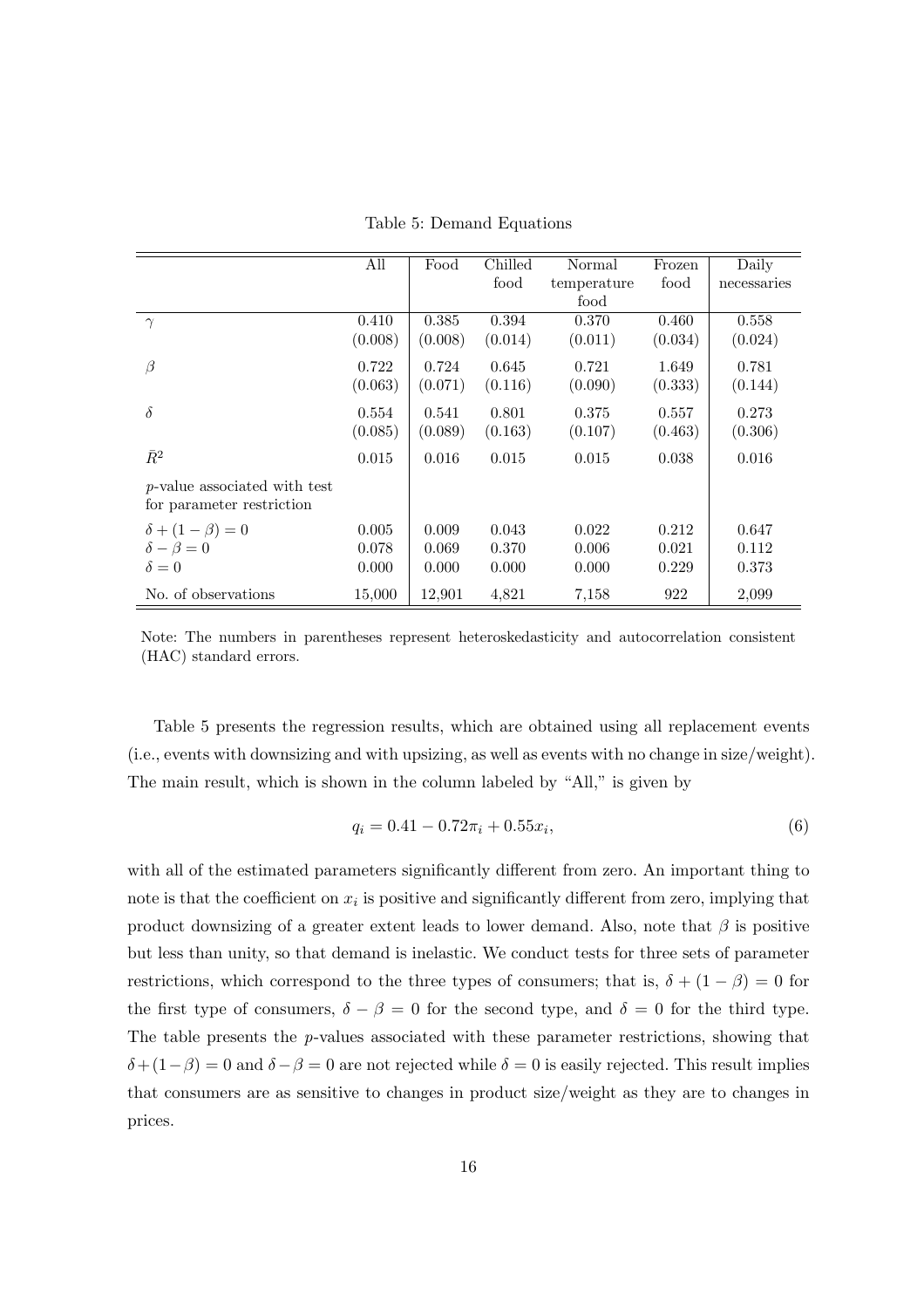Eq. (6) implies that

$$
0.72(\alpha_1 + \alpha_2) - \alpha_1 = 0.55. \tag{7}
$$

As we explained earlier, we are not able to estimate  $\alpha_1$  and  $\alpha_1$  individually, but we are still able to learn about the possible combinations of these two parameters. Specifically, given the constraints that  $\alpha_1$ ,  $\alpha_2$ , and  $1 - \alpha_1 - \alpha_2$  are all between 0 and 1, we know that the estimate of  $\alpha_1$  is less than 0.2, the estimate of  $\alpha_2$  is somewhere between 0.76 and 0.84, and the estimate of  $1 - \alpha_1 - \alpha_2$  is less than 0.23. In this sense, the regression result indicates that  $\alpha_1 \approx 0.1$ ,  $\alpha_2 \approx 0.8$ , and  $1 - \alpha_1 - \alpha_2 \approx 0.1$ . An important message of this regression result is that most consumers are of the second type; i.e., they reduce the quantity purchased in response to product downsizing.<sup>9</sup> We conduct similar regressions for each of the product sub-categories to find that the result for "Food" is almost the same as that for "All," but that for "Daily necessaries" differs from the other two results; namely, the coefficient on  $x_i$ for daily necessaries is positive but much smaller and no longer statistically significant.

The empirical results in this section have some important implications on why firms adjust the size/weight of products, rather than prices, in response to changes in market conditions, although it is beyond the scope of this paper to fully understand it. Snir and Levy (2011) characterizes an equilibrium in an economy in which consumers face cognitive costs of processing information on prices and quantities (i.e., package size), showing that it is possible that consumers intentionally decides not to process price information, quantity information, both or neither. Their model predicts that consumers are more likely to process price information than quantity information, so that producers are more likely to reduce quantities than raise nominal prices, which are clearly inconsistent with our results. Blinder et al. (1998) argue, based on their survey result,that consumers tend to be antagonized less by changing the non-price attributes of products, including package sizes, than by changing prices. Our results appear to be consistent with this hypothesis. More interestingly, this hypothesis may also be useful to understand why some firms publicly announce size/weight reductions, as in the recent cases of Nippon Meat Packers, Inc. and ITOHAM FOODS, which are mentioned in Section  $1^{10}$  Finally, there exist an argument that firms tend to choose size/weight reductions rather than price increases, especially during recession periods, since

 $9$ The result that the estimated coefficients on the price and size/weight terms are not very different implies that quality adjustments based on per-unit prices (i.e., nominal prices divided by size/weight), which are widely used by statistical agencies in countries around the world, including Japan, may be an appropriate way to deal with product downsizing.

 $10$ See Rothemberg (2005) for more on this antagonization hypothesis.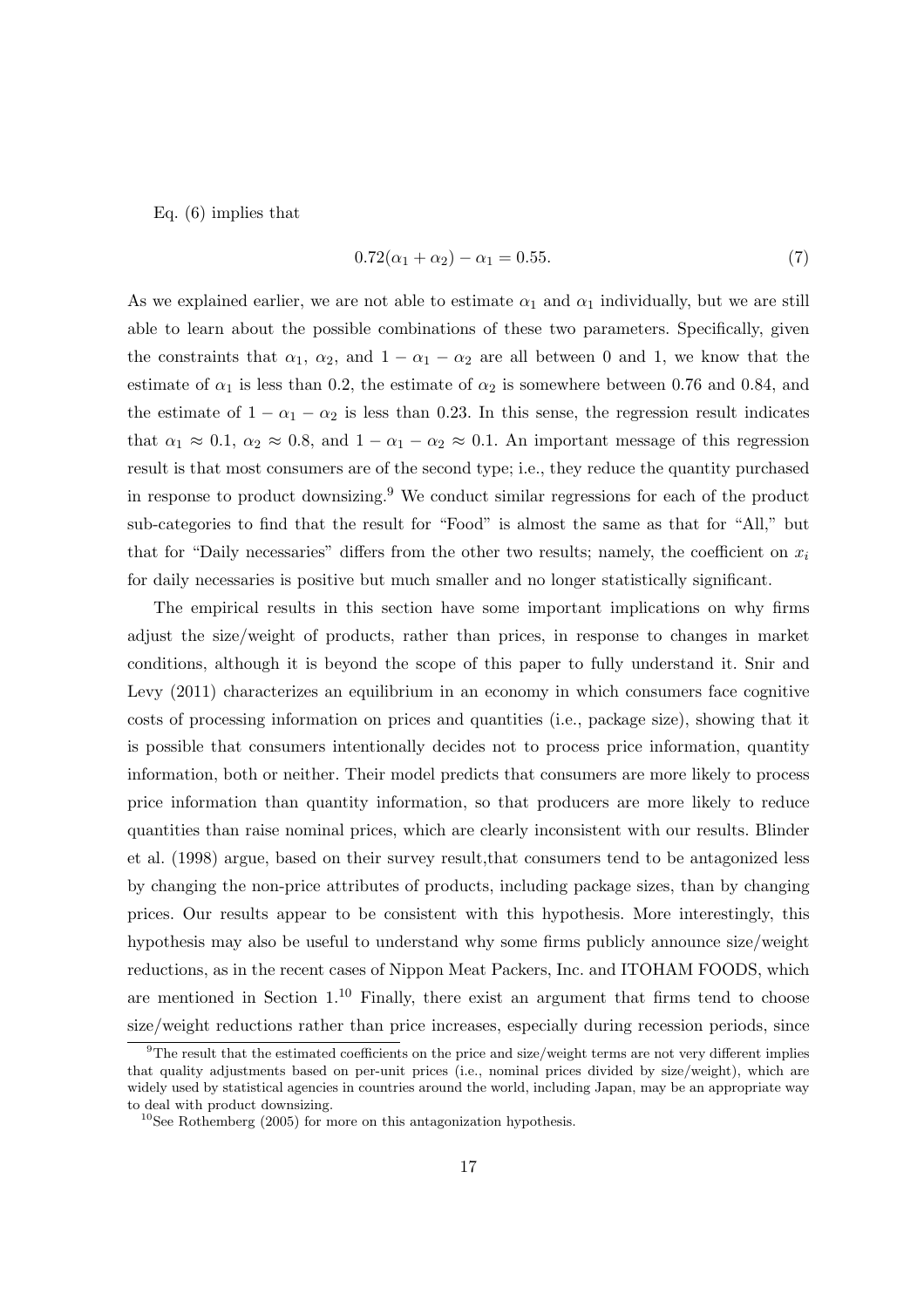they want to avoid making products unaffordable to consumers by keeping nominal prices unchanged, $^{11}$  which is also consistent with our results.

#### **5 Summary and Policy Implications**

In this paper, we empirically examined the extent to which product downsizing occurred in Japan as well as the effect of product downsizing on prices and quantities sold. Our main findings are as follows. First, about one third of product replacements that occurred in our sample period (2000-2012) were accompanied by a size/weight reduction. The number of product replacements with downsizing has been particularly high since 2007. Second, prices, *on average*, did not change much at the time of product replacement, even if a product replacement was accompanied by product downsizing, but prices declined more for product replacements that involved a larger decline in size or weight. Our regression results show that a 1 percentage point larger size/weight reduction is associated with a 0.45 percentage point larger price decline.

These results imply that the Japanese CPI may be downward biased because quality downgrade associated with product downsizing is not appropriately adjusted. Previous papers on measurement errors in the Japanese CPI, including Broda and Weinstein (2007) and Ariga and Matsui (2003), tend to argue that the Japanese CPI is upward biased, rather than downward biased, due to various reasons including product substitution, technological changes, and product turnover. Our paper is the first to show empirically that the Japanese government and the central bank have a good reason to worry about downward bias of the CPI. According to our estimate, the grocery CPI declined by about 16 percent in 2000-2012, with the rate of deflation per year being 1.3 percent, but the corresponding quality adjusted price index (i.e., the price index based on per-unit prices) fell far less than the unadjusted price index, indicating the presence of non-trivial downward bias.

Our third finding is that the quantities sold decline with product downsizing, and the responsiveness of quantity purchased to size/weight changes is almost the same as the price elasticity, indicating that consumers are as sensitive to size/weight changes as they are to price changes. This contradicts the finding by Gourville and Koehler (2004) using US data suggesting that consumers are sensitive to price changes but not to size/weight changes. Our result has some implications on why Japanese firms adjusted the size/weight of products,

 $11$ See, for example,

http://usatoday30.usatoday.com/money/industries/food/2008-06-11-shrinking-sizes N.htm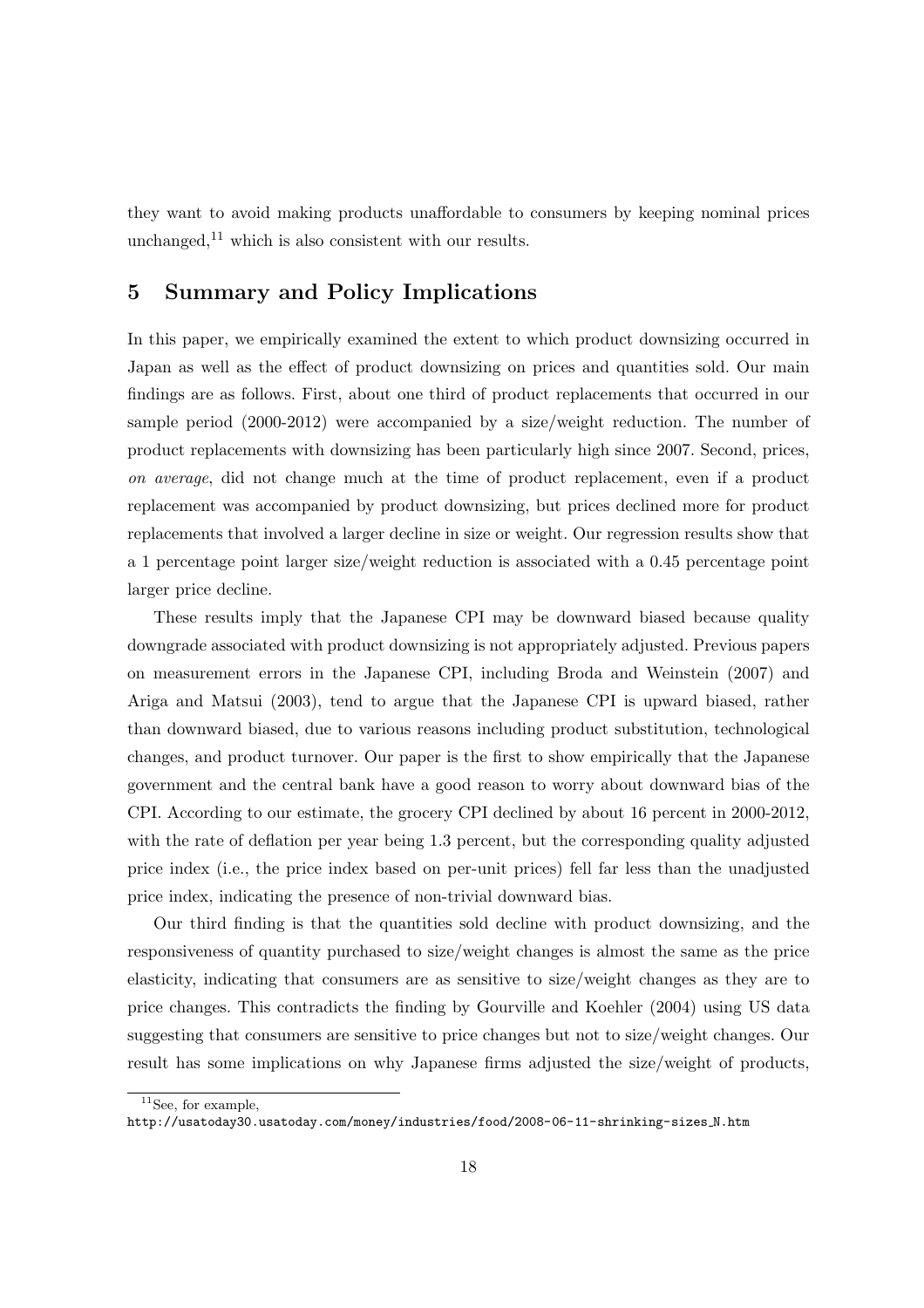rather than prices, in response to changes in market conditions. One hypothesis consistent with our empirical result is that consumers tend to be antagonized less by changing the nonprice attributes of products, including package sizes, than by changing prices. Interestingly, this antagonization hypothesis may also be useful to understand why some firms decide to publicize product downsizing, as in the recent cases of downsizing for ham and sausage products. Another hypothesis consistent with our result is that firms want to avoid making products unaffordable to consumers by keeping nominal prices unchanged. This appears to capture some aspects of firms' pricing behavior during the deflationary period in Japan.

#### **References**

- [1] Ariga, K., and K. Matsui  $(2003)$ , "Mismeasurement of the CPI," in M. Blomström, J. Corbett, F. Hayashi, A. Kashyap (eds.), *Structural Impediments to Growth in Japan*, University of Chicago Press, 89-128.
- [2] Balk, B. (2008), *Price and Quantity Index Numbers: Models for Measuring Aggregate Change and Difference*, Cambridge University Press, New York.
- [3] Blinder, A.S., E. D. Canetti, D. E. Lebow, and J. B. Rudd (1998), *Asking about Prices: A New Approach to Understanding Price Stickiness*. New York, NY: Russell Sage Foundation.
- [4] Broda, C., and D. E. Weinstein (2007), "Defining Price Stability in Japan: A View from America," *Monetary and Economic Studies*, Special Edition, Bank of Japan, December 2007, 169-189.
- [5] Carlton, D. W. (1989), "The Theory and the Facts of How Markets Clear: Is Industrial Organization Valuable for Understanding Macroeconomics?" in *Handbook of Industrial Organization*, Vol. 1, 909-946.
- [6] Fox, K. J., and D. Melser (2011), "Non-linear Pricing and Price Indexes: Evidence and Implications from Scanner Data," Paper presented at the Ottawa Group Meeting 2011.
- [7] Gourville, J. T., and J. J. Koehler (2004), "Downsizing Price Increases: A Greater Sensitivity to Price than Quantity in Consumer Markets." Harvard Business School Working Paper, No. 04-042, March 2004.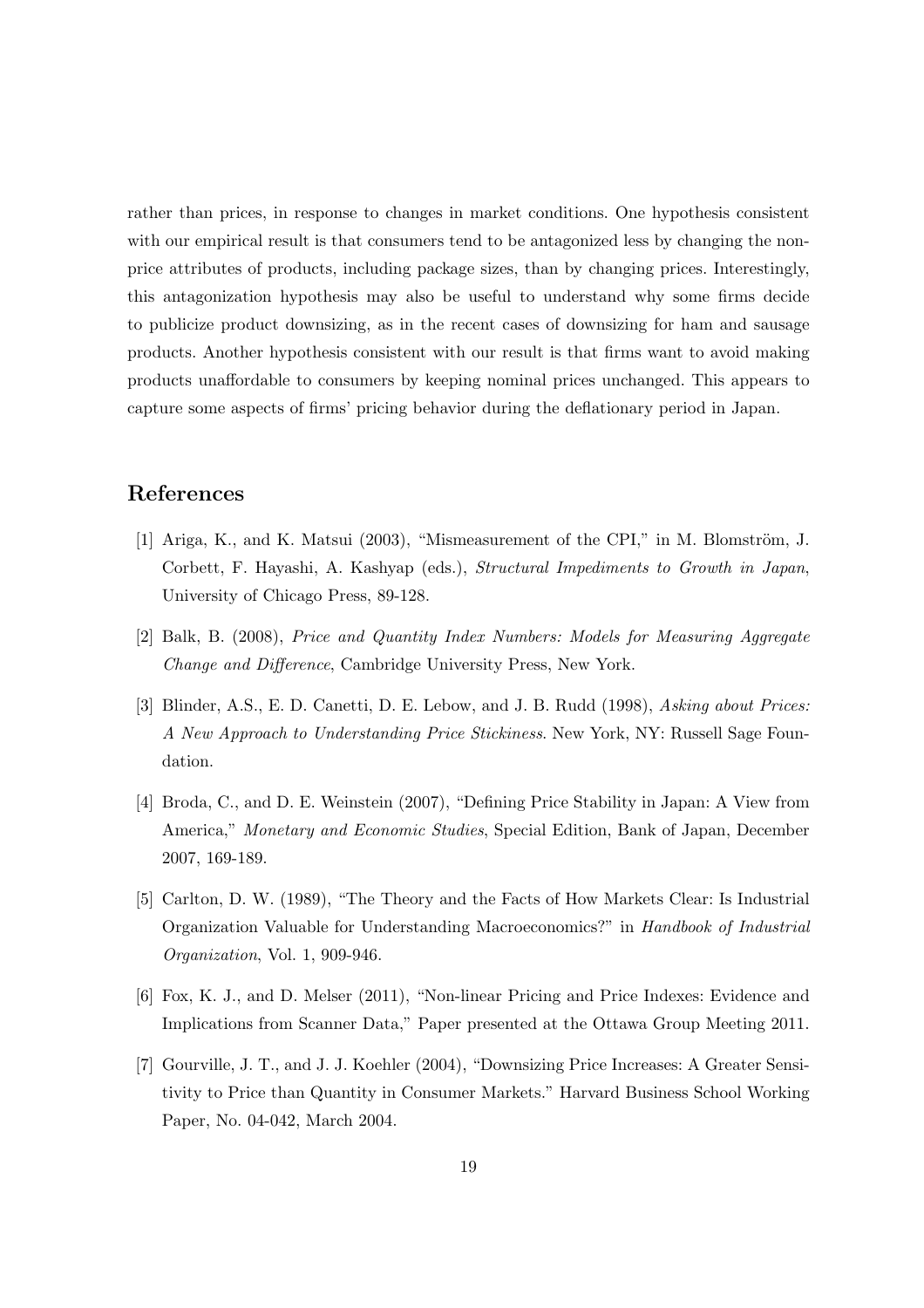- [8] Imai, S., C. Shimizu, and T. Watanabe (2012), "How Fast are Prices in Japan Falling?" CARF Working Paper Series, CARF-F-298, October 2012.
- [9] Rotemberg, J. J. (2005), "Customer Anger at Price Increases, Changes in the Frequency of Price Adjustment and Monetary Policy," *Journal of Monetary Economics* 52, 829-852.
- [10] Snir, A., and D. Levy (2011), "Shrinking Goods and Sticky Prices: Theory and Evidence," Working Paper No. 11-17, Rimini Center for Economic Analysis.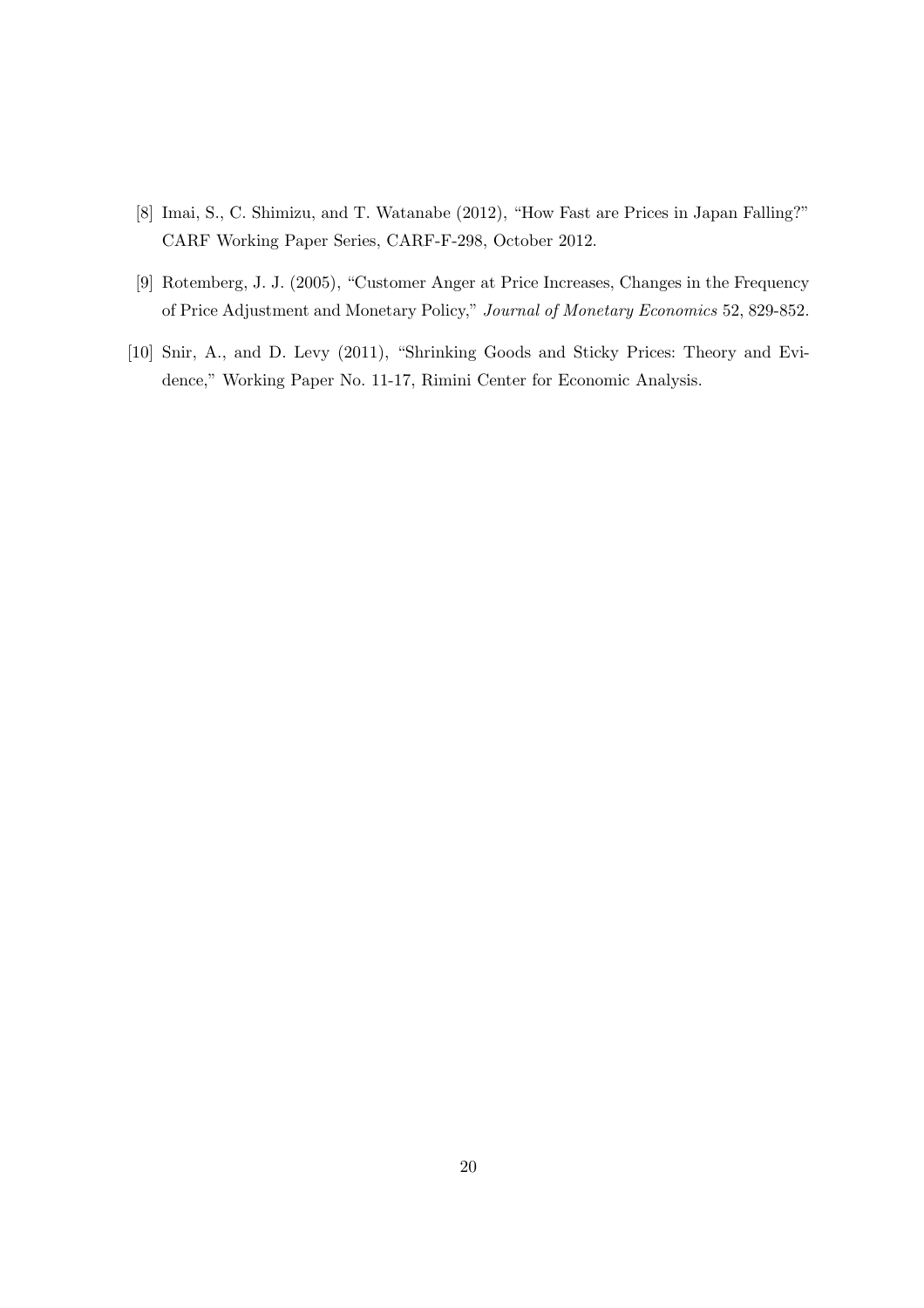### Figure 1: Size/Weight Index



Log of size/weight index (Jan 2000=1) Log of size/weight index (Jan 2000=1)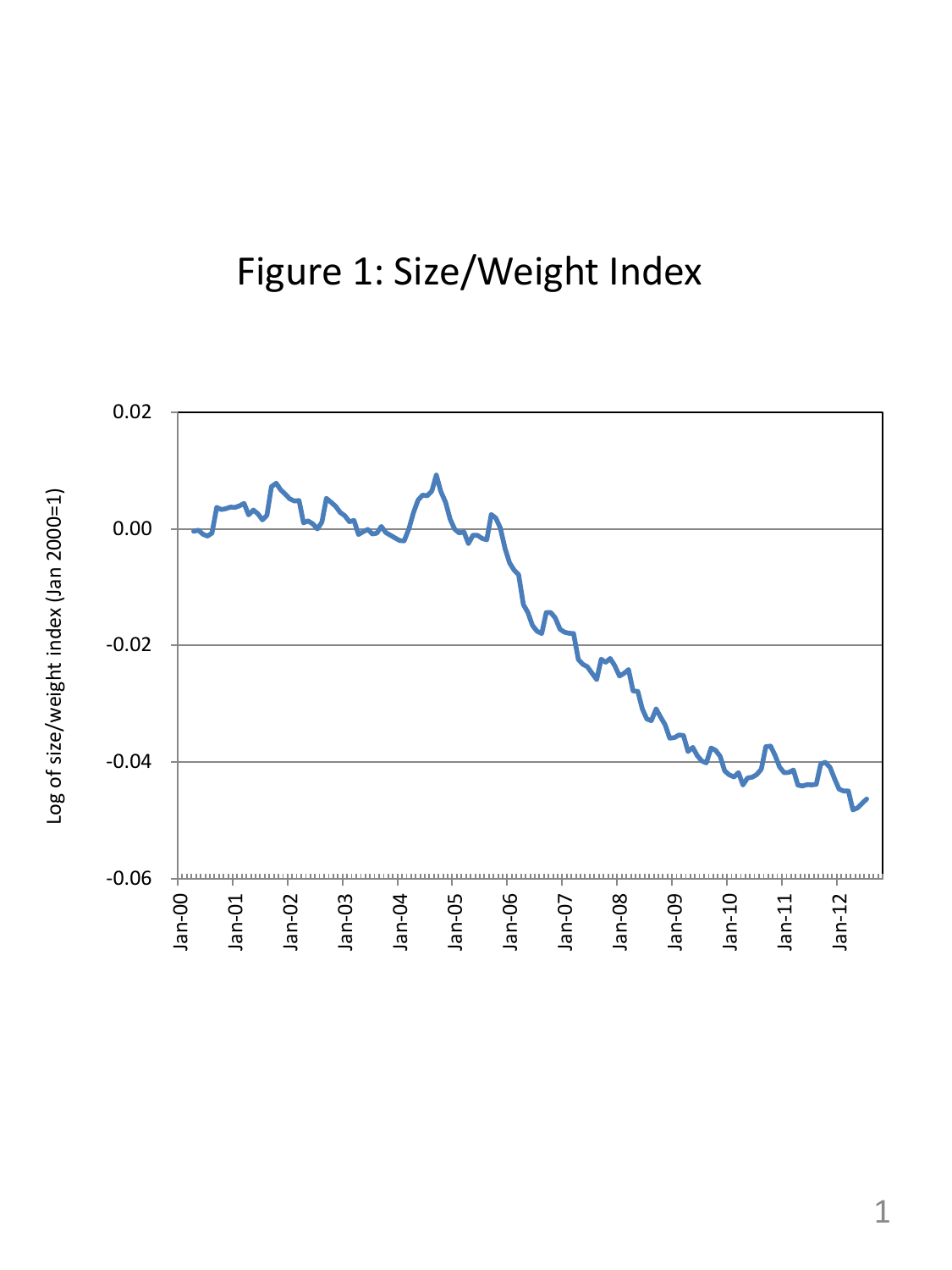### Figure 2: Price and Per-Unit Price Indexes

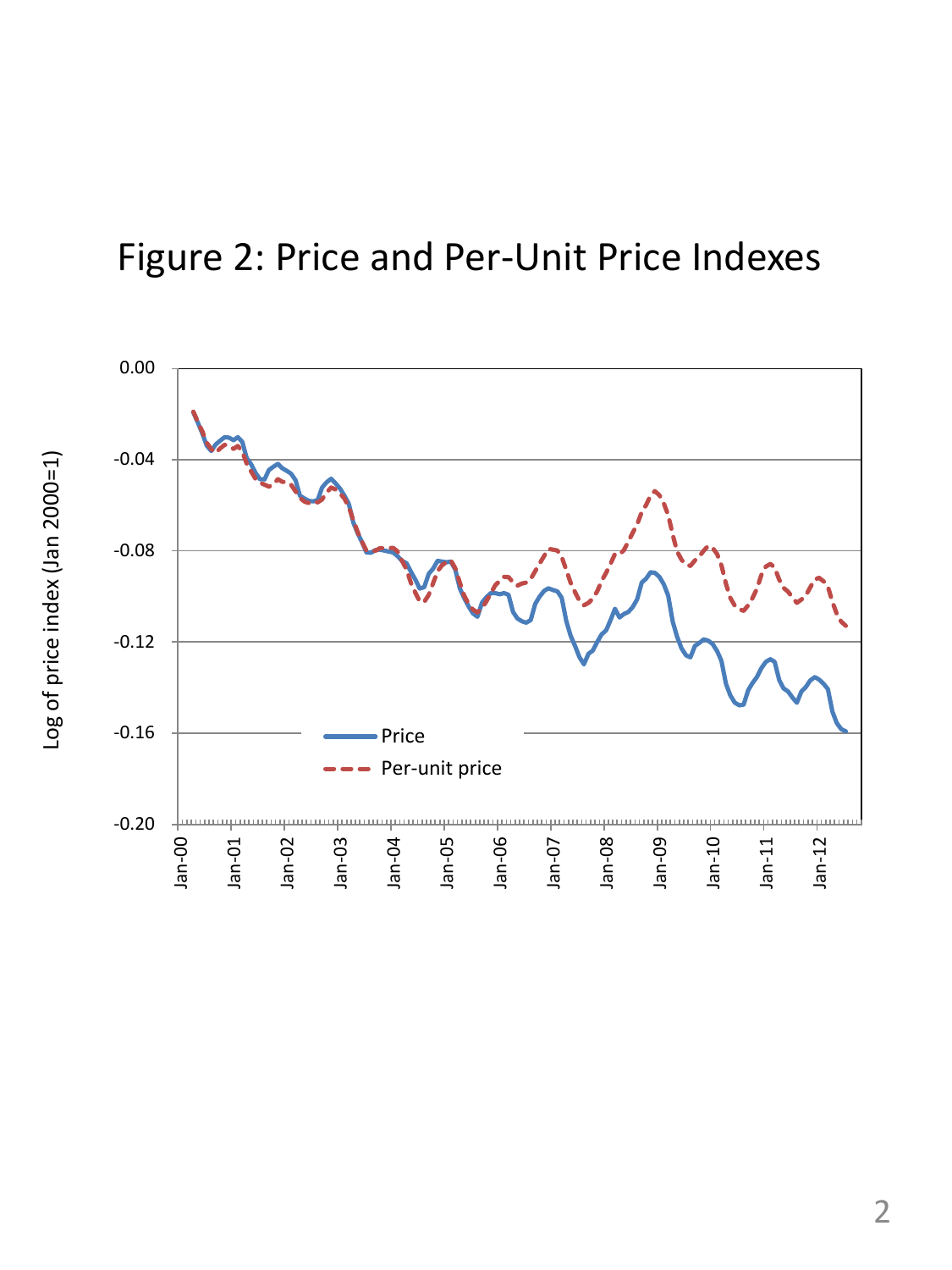### Figure 3: Sequence of Product Generations



3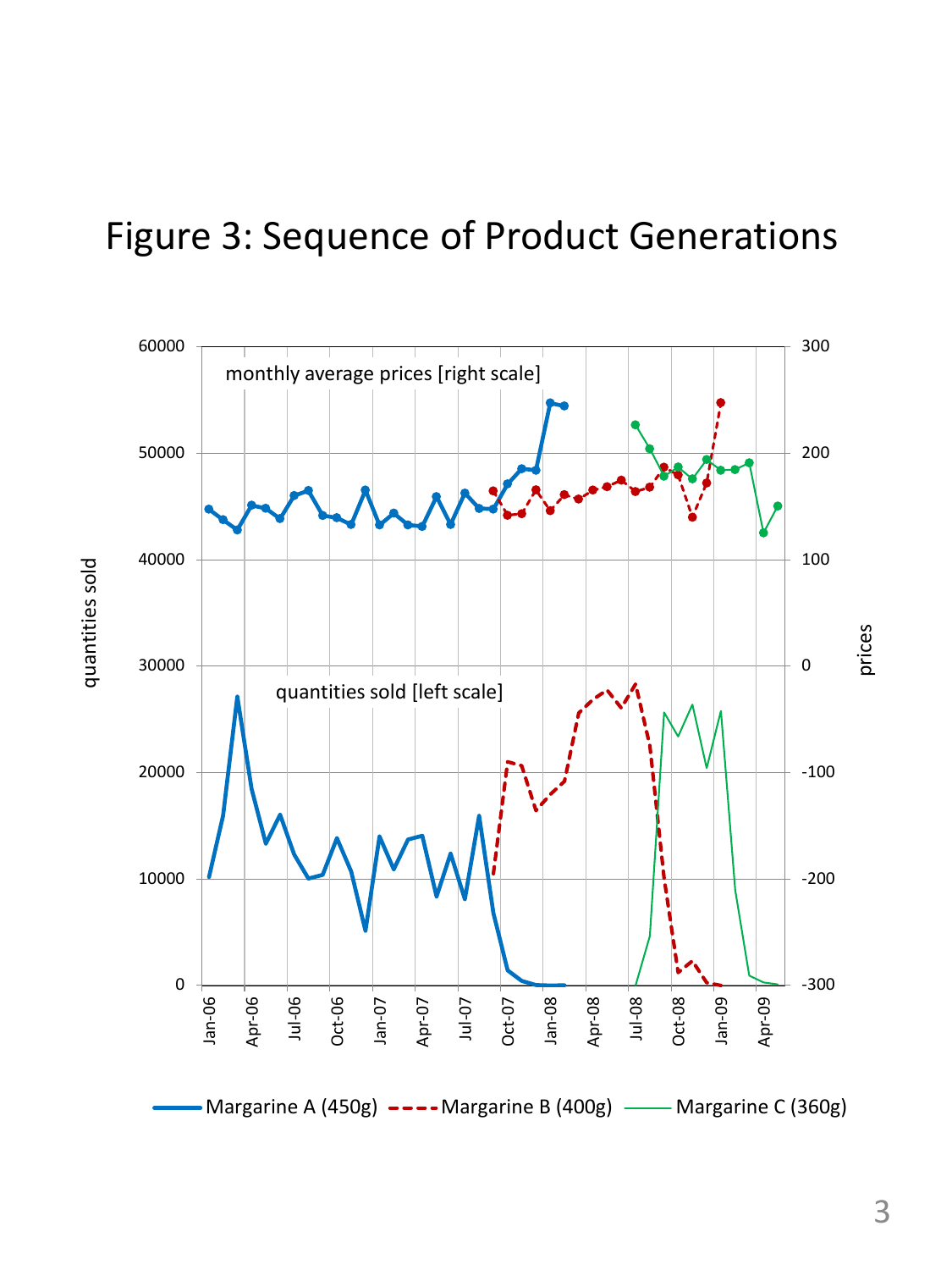## Figure 4: Cumulative Distribution of Changes in Size/Weight at the Time of Product Replacement



Percentage change in size/weight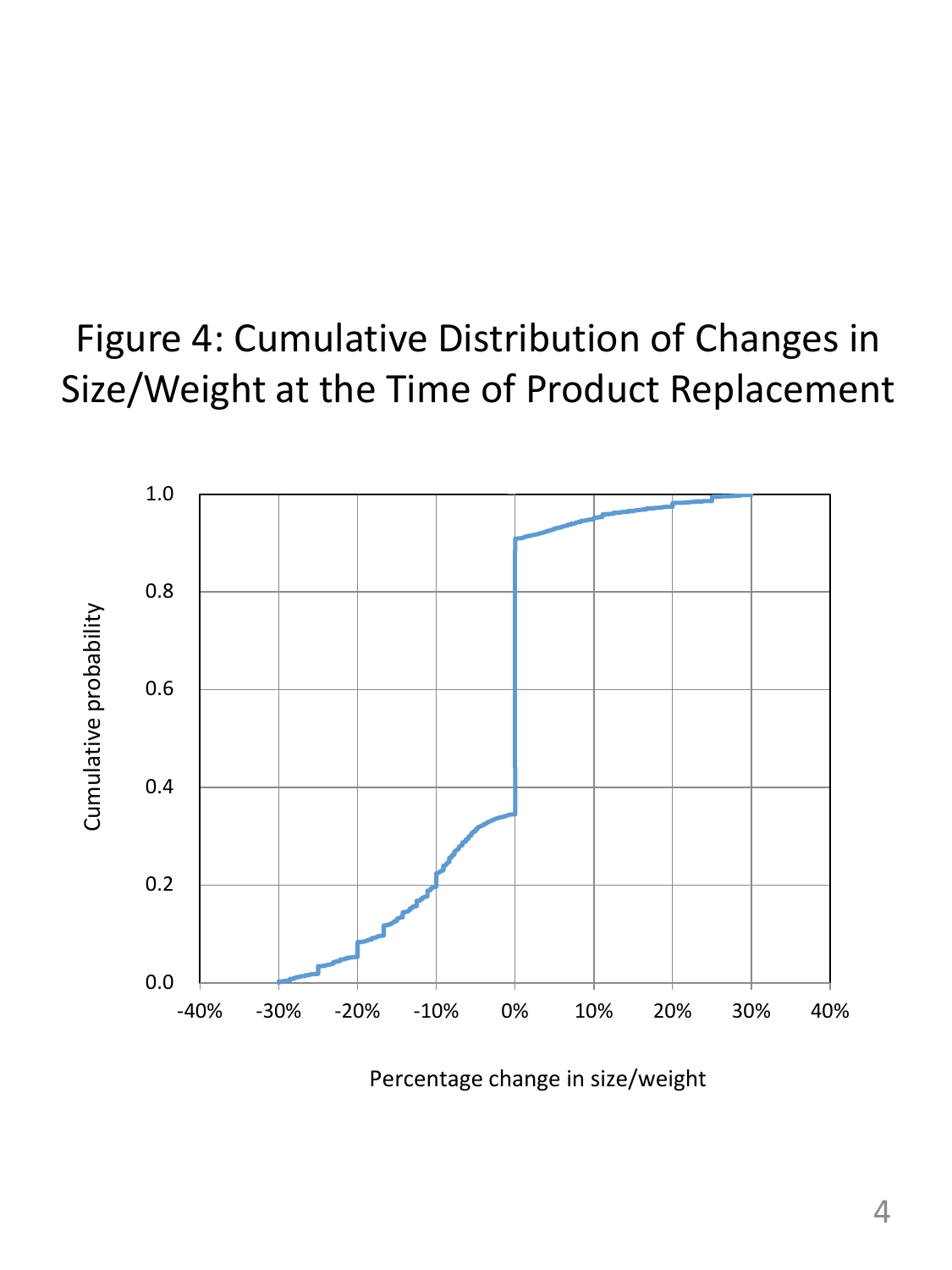## Figure 5: Number of Product Replacement Events by Year



Number of events Number of events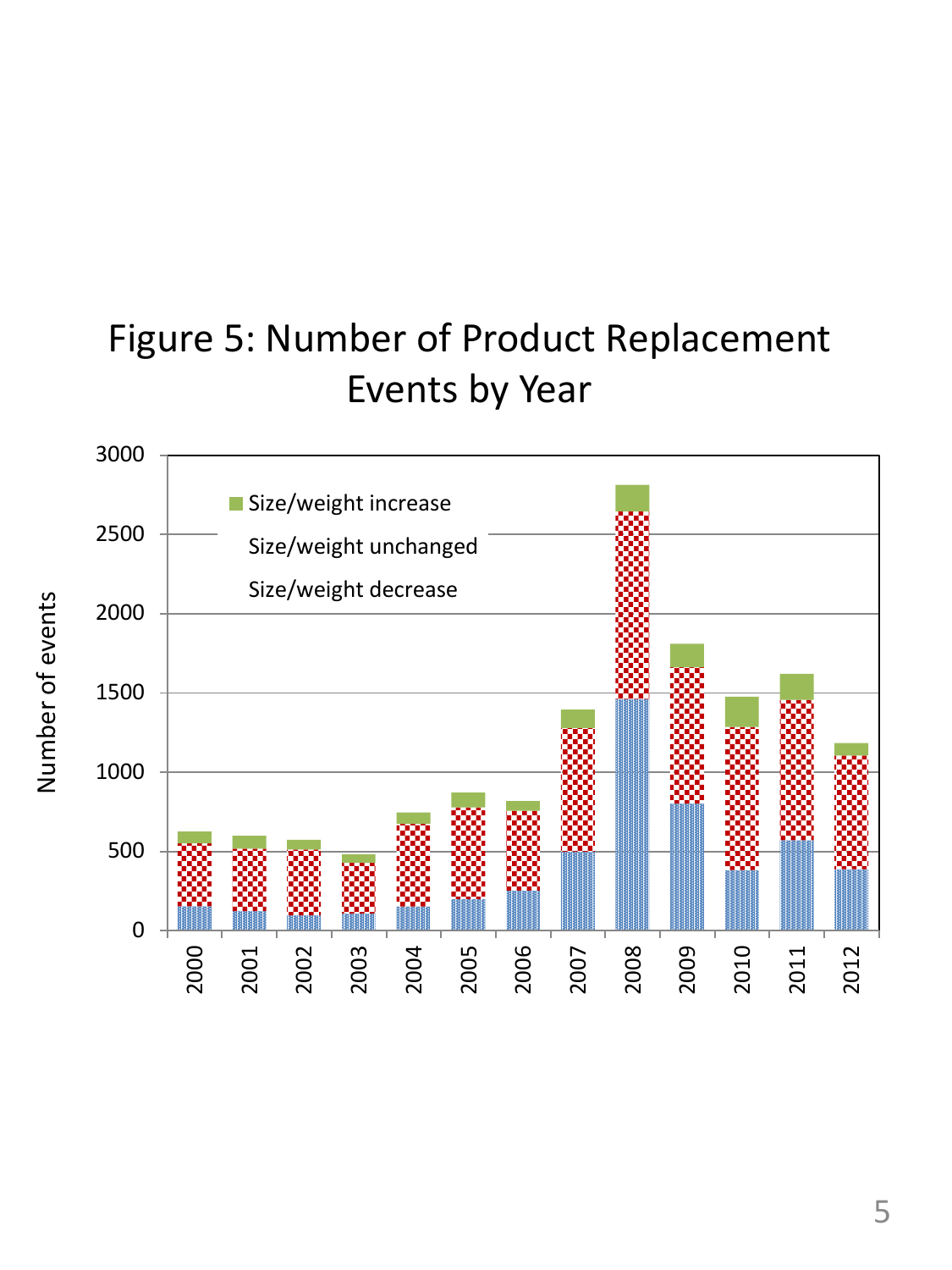## Figure 6: Cumulative Distributions of Price Changes at the Time of Product Replacement



- Price changes at the time of turnovers with no change in size/weight
- -- Price changes at the time of turnovers with downsizing
- Per-unit price changes at the time of turnovers with downsizing
- Price changes at the time of turovers with upsizing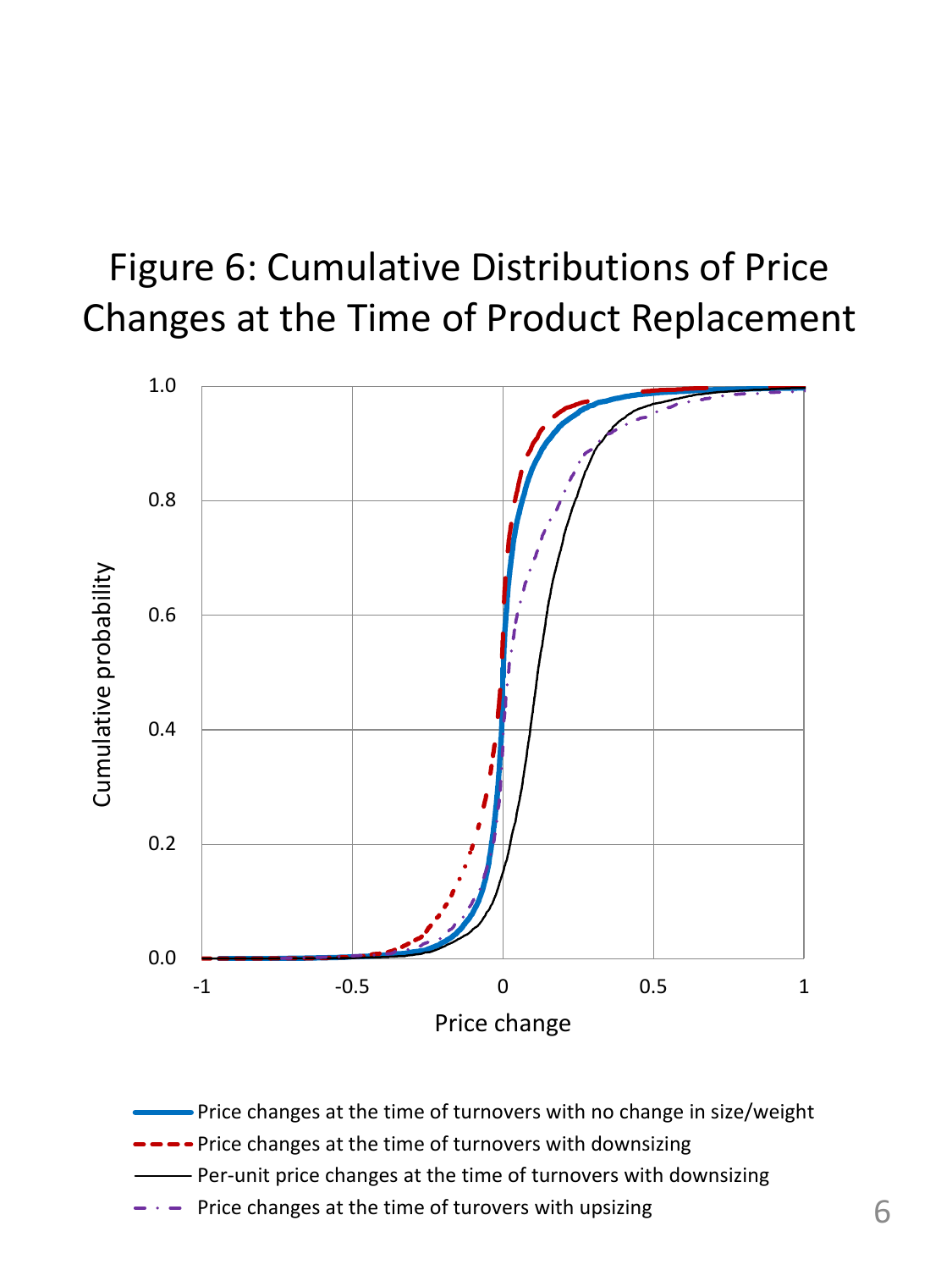## Figure 7: Responsiveness of Prices to Changes in Size/Weight



 $1 + pi/1+x$